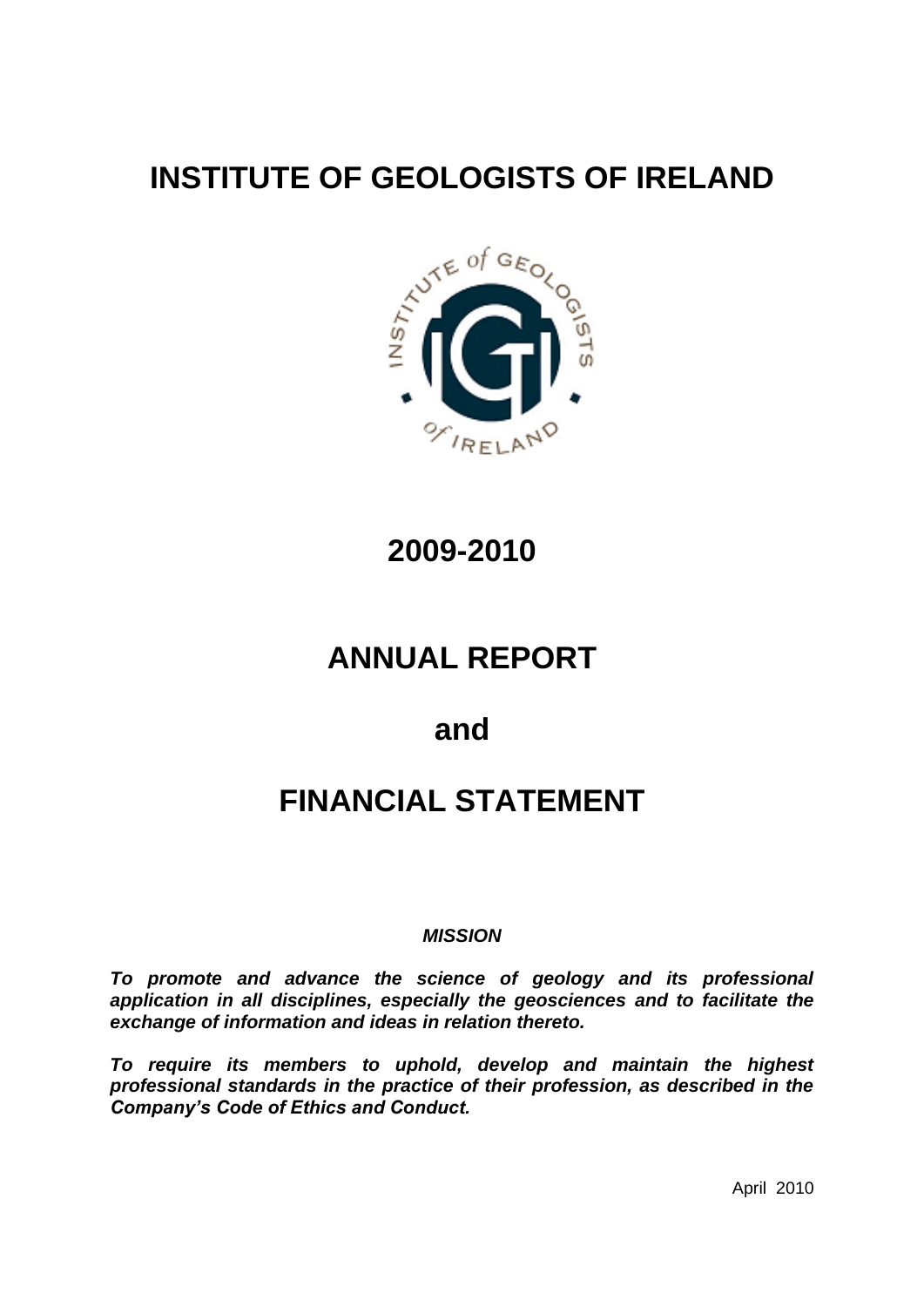# **TABLE OF CONTENTS**

| 1  |      |                                                             |
|----|------|-------------------------------------------------------------|
| 2  |      |                                                             |
| 3  |      |                                                             |
| 4  |      |                                                             |
|    | 4.1  |                                                             |
|    | 4.2  |                                                             |
|    | 4.3  |                                                             |
|    | 4.4  |                                                             |
|    | 4.5  |                                                             |
|    | 4.6  |                                                             |
|    | 4.7  |                                                             |
|    | 4.8  | GUIDELINES FOR DRILLING OF SHALLOW GEOTHERMAL BOREHOLES 12  |
|    | 4.9  |                                                             |
|    | 4.10 |                                                             |
|    | 4.11 |                                                             |
|    | 4.12 | JOINT MEETING OF THE GSI & GSNI CONSULTATIVE COMMITTEES  17 |
|    | 4.13 |                                                             |
| 5  |      |                                                             |
|    | 5.1  |                                                             |
| 6  |      |                                                             |
| 7  |      |                                                             |
| 8  |      |                                                             |
| 9  |      |                                                             |
| 10 |      |                                                             |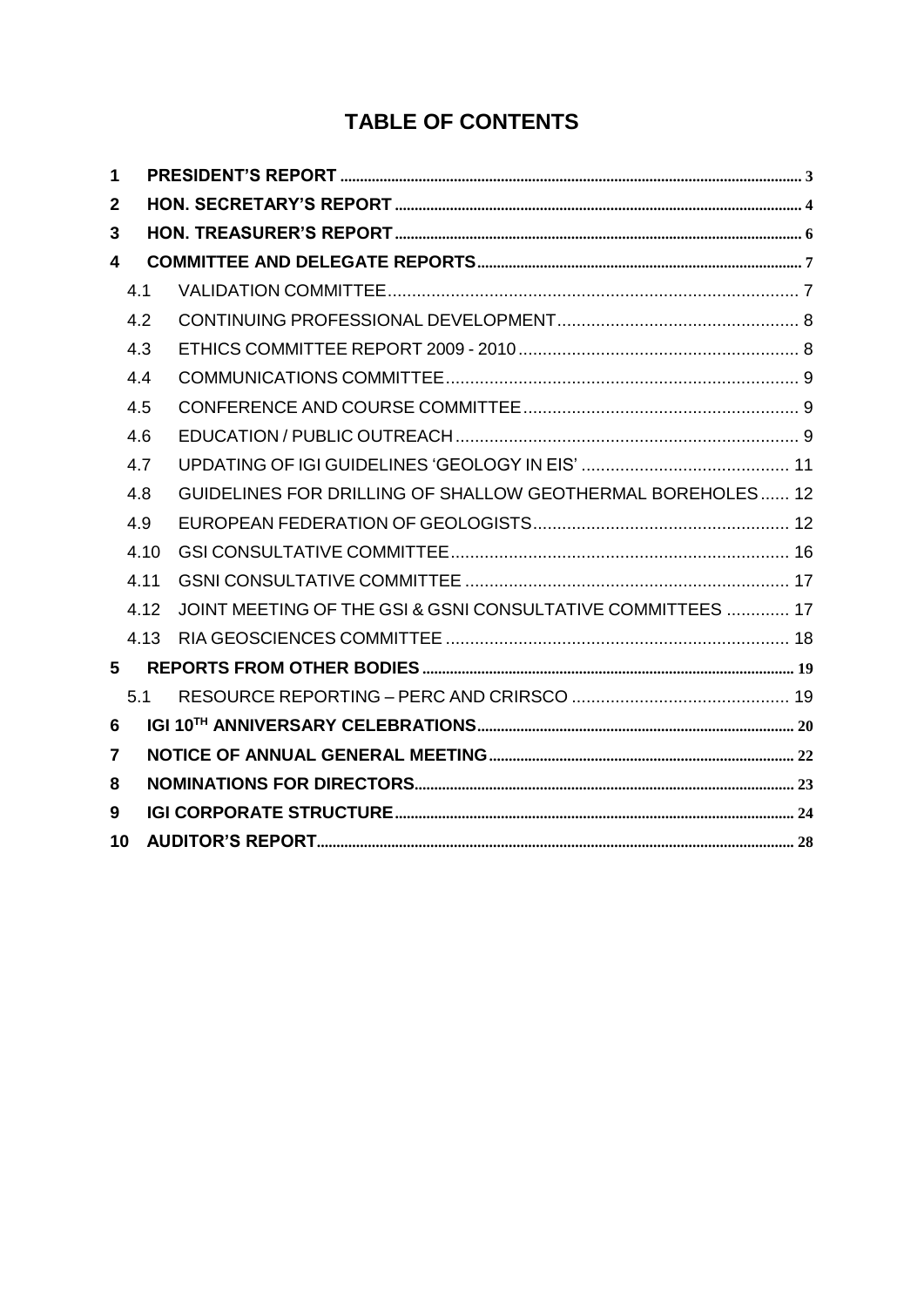## **1 PRESIDENT'S REPORT**

<span id="page-2-0"></span>It has been an honour to be elected to serve the geosciences as a board member of IGI from 2006 and as President for the past year. I would like to extend my thanks to the other board members, chairs and members of the IGI's sub-committees and various co-opted members for the sterling ongoing work which has been conducted since the last AGM. Thanks also to Susan and Ethel, our office staff for the ongoing smooth running of the day to day affairs of the Institute.

The period 2009 – 2010 has been an interesting and challenging period for many members of IGI. Involved as we are with the construction and quarrying and national infrastructure arena, many members have found the economic environment challenging. The metallic minerals exploration and mining sector remains buoyant however and when normal service resumes, the contributions of the membership will remain in demand.

The period has also seen a continued increase in the number of professional members, despite several resignations and transfers of members to Associate or Retired status, mostly as a result of the current economic situation. It is obvious that our professional status and ability continue to be valued and relied upon, even in an environment brought about by the failure of professional standards in other sectors.

To maintain that high level of professional status we are committed to the concept of Continuing Professional Development and a high standard of professional ethics and standards. We have updated and amended the CPD process to better reflect the nature of the professional development of our membership. CPD returns are mandatory, not just because of the intrinsic value of the process, but is also a requirement of the many statutory and regulatory bodies which recognize IGI and the organizations we maintain reciprocal or mutual recognition agreements with.

This year, the IGI has received it's first complaints which have been referred to the Ethics Committee. We have adjudicated in one complaint that no ethical breach has occurred, the second complaint is currently being progressed. As part of this process we are reviewing our Ethics and Discipline provisions in the Articles of Association in light of recent EU regulation in respect of Professional Regulatory Organisations – the IGI is recognized as the National Professional Regulatory Organisation for Geology in Ireland. Legal advice has been obtained and we would expect updated sections for the Articles of Association to be available for consultation and ratification at a general meeting in the next 12 months.

There are a large number of reports outlining the work of the board members and others in a wide range of sub-committees and representation on outside bodies and committees. I will not steal the thunder of those who have worked hard on their chosen or appointed roles by detailing that work here. The board and the membership continue to promote the profession of geology and the IGI as will be outlined by those representing the IGI.

Following the successful conference last May, the board has committed itself to providing a number of smaller, more focused training or learning events which will provide the membership with additional skills and knowledge which hopefully will assist the membership in gaining employment. The IGI has maintained a significant cash surplus accumulated from conferences and other events over the years and it is our intention to provide members attending courses with significant discounts to better allow members to attend the courses etc. which we will be providing.

I would like to thanks the membership for their support in 2009 – 10 and for the forthcoming period.

**EurGeol Dr John G. Kelly PGeo President**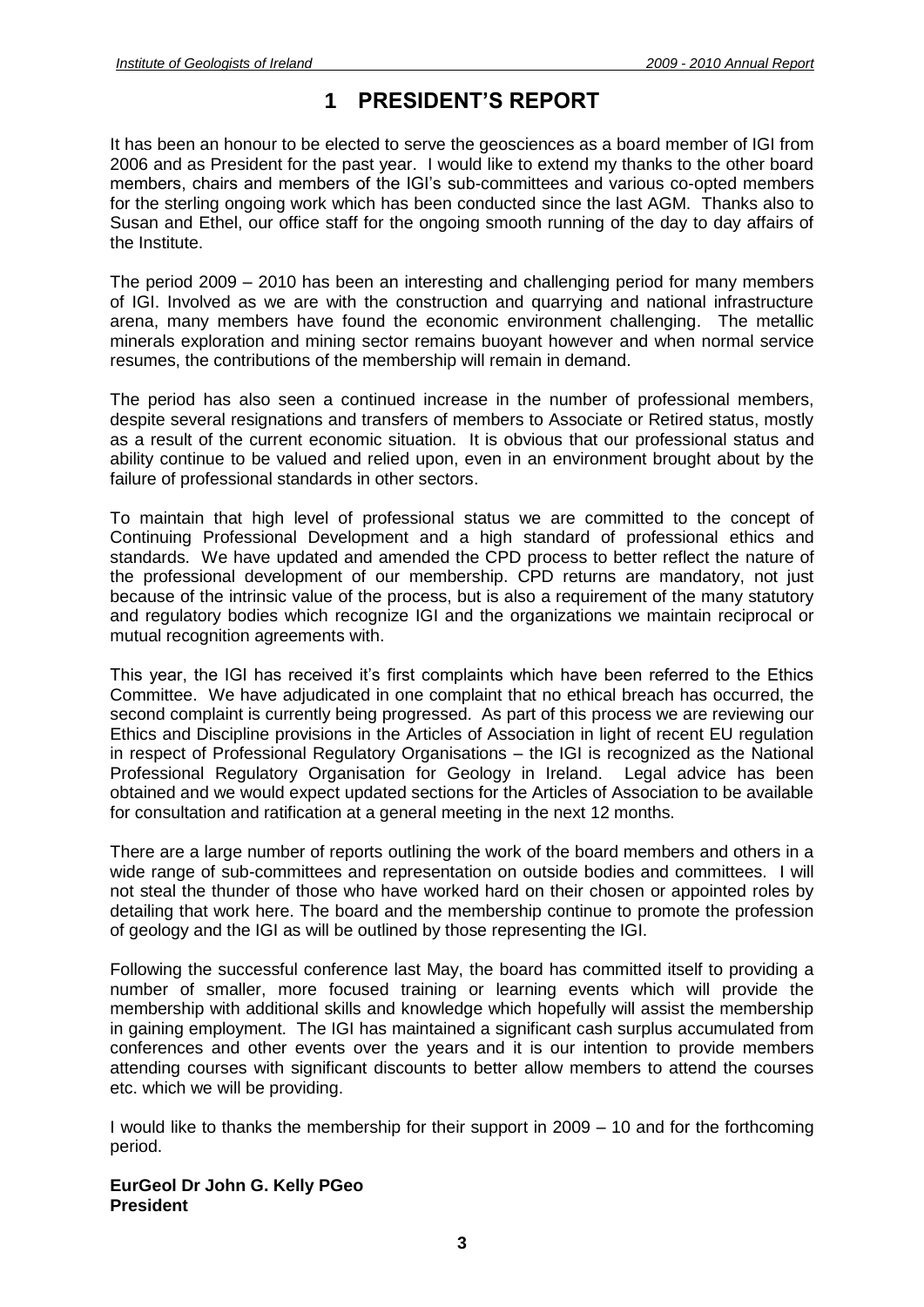## **2 HON. SECRETARY'S REPORT**

#### <span id="page-3-0"></span>**2009 Annual General Meeting**

The 2009 Annual General Meeting (AGM) of the IGI was held on Wednesday 20<sup>th</sup> May 2009 at 7pm in the GSI Lecture Theatre, Beggars Bush, Dublin 4. Minutes of the meeting have been distributed separately. The meeting was chaired by the IGI President, EurGeol Kevin Cullen PGeo.

At the AGM the following were elected to the Board of the IGI to serve during the year 2009/2010:

| Dr John Kelly          | President                 |
|------------------------|---------------------------|
| <b>Stephen Bradley</b> | Vice president            |
| <b>Gerry Stanley</b>   | <b>Honorary Secretary</b> |
| Morgan Burke           | <b>Honorary Treasurer</b> |
| <b>Barry Balding</b>   | <b>Board Member</b>       |
| Andy Bowden            | <b>Board Member</b>       |
| Mary Carter            | <b>Board Member</b>       |
| Dr Deirdre Lewis       | <b>Board Member</b>       |
| Paul O'Sullivan        | <b>Board Member</b>       |
| Marie Ryan             | <b>Board Member</b>       |
|                        |                           |

#### **Board Meetings**

The IGI Board met nine (9) times in 2009/2010 between the 2009 AGM and 30<sup>th</sup> April 2010, on the following dates  $24<sup>th</sup>$  June,  $26<sup>th</sup>$  August, 19<sup>th</sup> October, 4<sup>th</sup> November, 9<sup>th</sup> December, 19<sup>th</sup> January, 16<sup>th</sup> February, 15<sup>th</sup> March and 13<sup>th</sup> April. One further meeting was scheduled to take place on 17<sup>th</sup> May 2010.

The number of meetings (out of 9) attended by Directors and Board Members was as follows:

John Kelly (8), Stephen Bradley (5), Gerry Stanley (9), Morgan Burke (8), Barry Balding (8), Andy Bowden (7), Mary Carter (2)\*, Deirdre Lewis (6), Paul O'Sullivan (3)\*\* and Marie Ryan (0)\*\*\*. Mary Carter was available for only 5 meetings. \*\* Paul O' Sullivan resigned in December 2009 to take up employment in Australia and was available for 4 meetings. Craig O'Connor was co-opted to assist with the production of the Newsletter following the resignation of Paul O'Sullivan. \*\*\* Marie Ryan was not available to attend any meetings. Gareth LI Jones attended one meeting  $(9<sup>th</sup>$  December 2009) to report on EFG matters.

#### **Membership**

As of the 13th April 2010, there are 148 Professional Members of the Institute, 25 Members-In-Training, 5 Retired Members and 3 Associate Members. Sixteen new Professional Members were elected during the year:

Brendan Brian Almack Georgi Margaranov Jennifer Elizabeth Rush Robert Neil Sandes Michael Finbarr Sexton Suzanne Tynan

Richard Langford Jonathan Talbot Shane Bennett Michael Mlynarczyk Sandy Archibald Marie Fleming

James A. Hodgson Wojciech Laskowski Noel O'Keefe Matt Eynon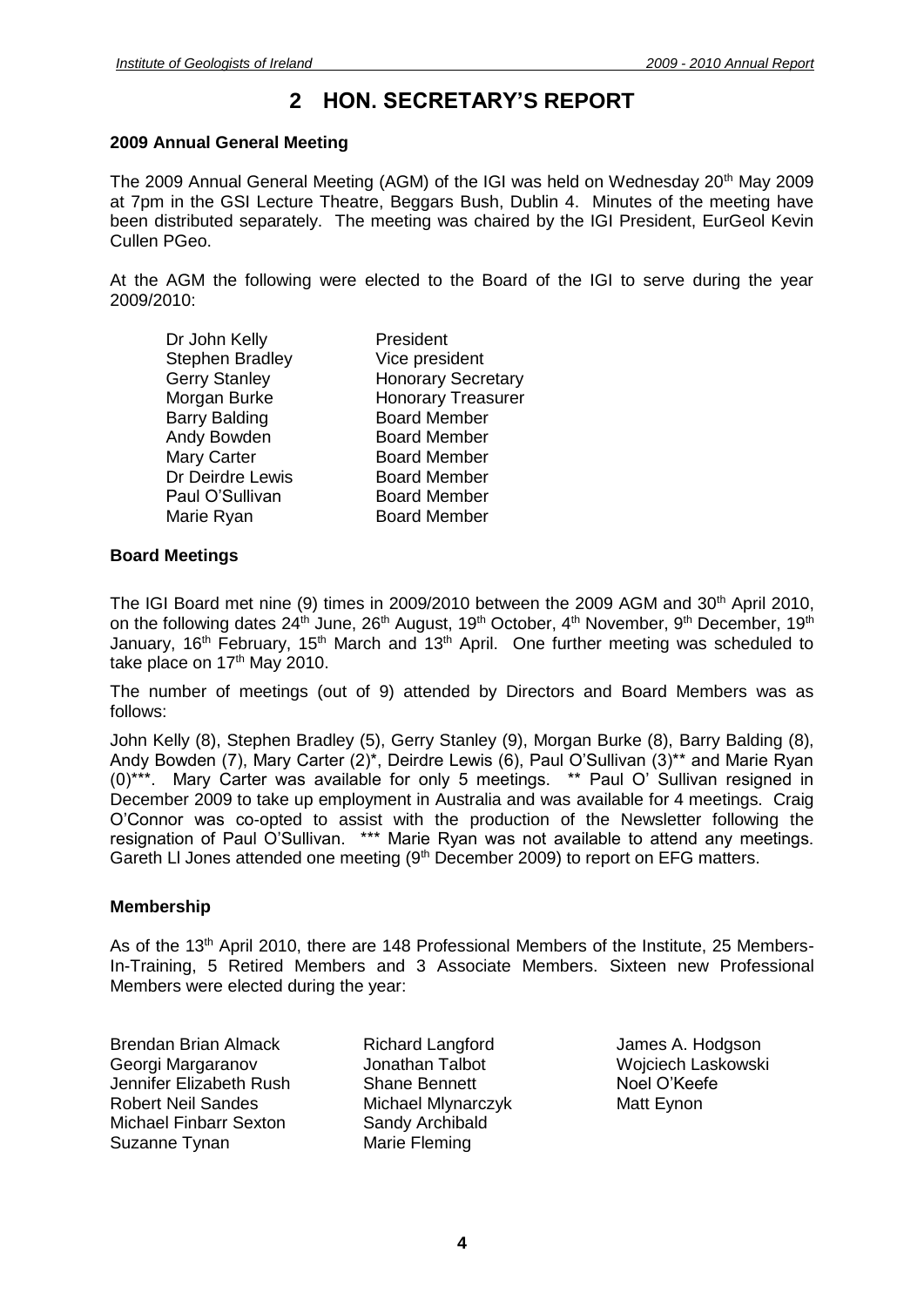Four new Members-In-Training were elected during the year:

Rebecca Noonan Crona Gray Margaret Browne James Stratford

Twelve PGeos were awarded the title of European Geologist (EurGeol) by the European Federation of Geologists (EFG) during the year:

Robert Neil Sandes Suzanne Tynan<br>
Jonathan Talbot Shane Bennett Marie Fleming **Marcus Casey** Wojciech Laskowski Marcus Casey

Brendan Brian Almack Georgi Margaranov Jennifer Elizabeth Rush<br>
Robert Neil Sandes Suzanne Tynan Richard Langford Michael Mlynarczyk

Two persons transferred to Retired status:

Deepak Inamdar Mike O'Neill

Two persons transferred to Associate Membership status:

Dan Deeny Martin Feely

Four members resigned during the year:

Jennifer McNamara Mateusz Pohoryles Andy Sleeman Paul O'Sullivan

One Member passed away during the year:

Neil McNelis RIP

No members were delisted during the year.

**EurGeol Gerard A. Stanley PGeo Hon. Secretary**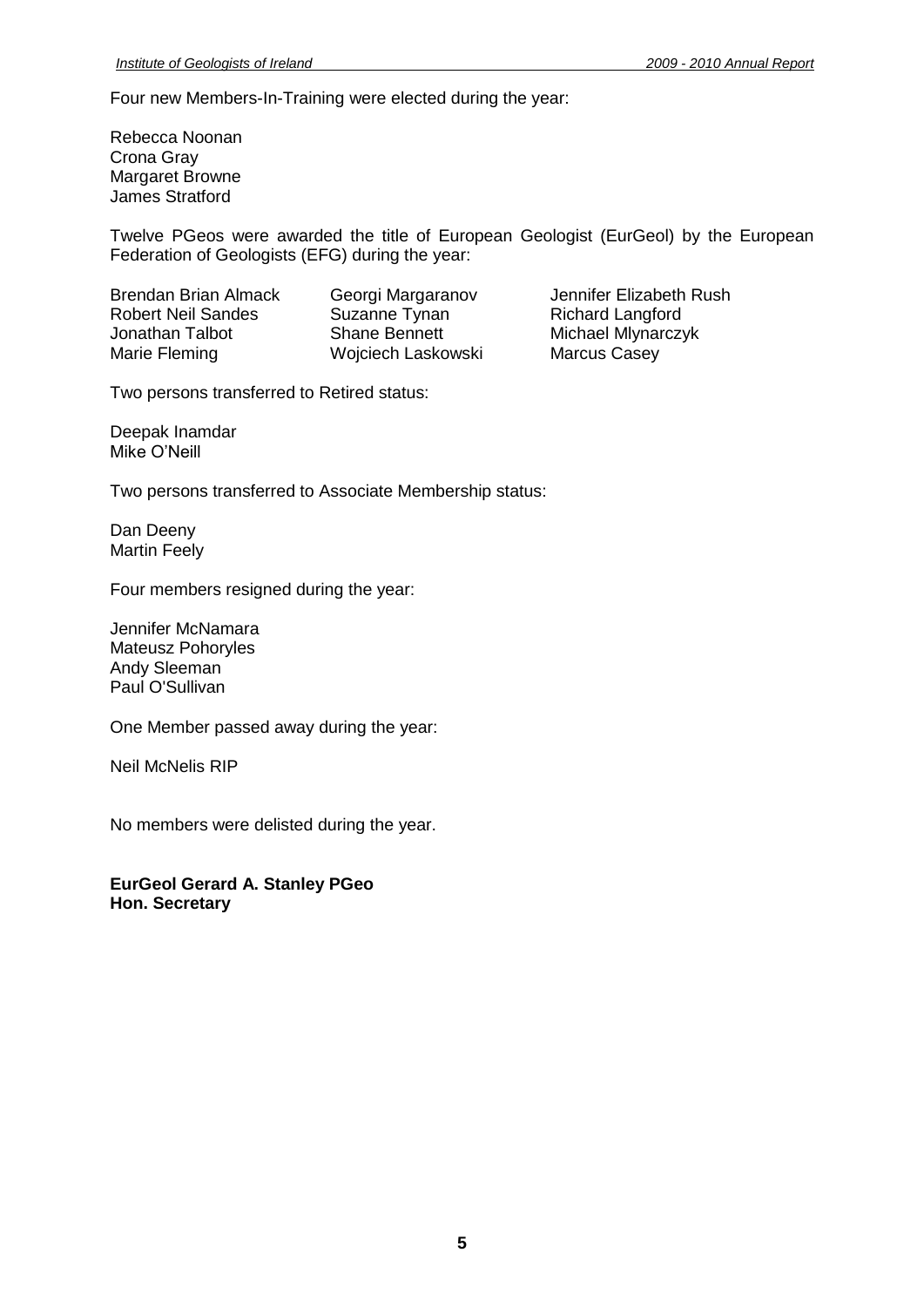## **3 HON. TREASURER'S REPORT**

<span id="page-5-0"></span>A copy of the 2009 Financial Statement for the IGI as prepared by LHM Casey McGrath is attached to the Annual Report.

The financial statement reflects the Institute's financial position in the year 2009 to the  $31<sup>st</sup>$  of December.

The Institute realised a negative difference of  $\epsilon$ 14,415 between its income and expenditure in 2009. This figure excludes income receivable from interest on investments of €181, which when included reduces the retained negative surplus for 2009 to €14,234. This compares to a retained surplus of €1,908 in 2008.

The Institute's income and expenditure both increased substantially from 2008 reflecting the Institute's hosting of the European Federation of Geologists Council Meeting and the Institute's 10<sup>th</sup> anniversary celebrations.

A deficit of €8,345 had been predicted in the budget for 2009. However, a higher deficit of €14,234 occurred largely due to higher than forecast costs associated with hosting the EFG Council Meeting and the  $10<sup>th</sup>$  anniversary celebrations. A deficit of up to a maximum of €7,295 is predicted in the 2010 budget. The budget for the calendar year 2010 was approved at a Board meeting held on the 15<sup>th</sup> of March 2010.

The predicted deficit for 2010 is due to a budgeted amount of  $\epsilon$ 7,400 to cover the backpayment of heretofore un-invoiced membership subscription fees to the European Federation of Geologists for the years 2006, 2007, 2008 and 2009. It has been agreed with the EFG that going forward invoices will be issued on an annual basis.

It is envisioned that the Institute will return to realising operating surpluses in 2011.

Having enjoyed a successful relationship since the founding of IGI, the Board has decided that the time is appropriate to part company with LHM Casey McGrath. CMG has audited the Institute's accounts and prepared financial statements for the last 11 years. It is proposed to appoint Kieran Ryan & Co. as new auditors subject to the approval of the membership. Kieran Ryan & Co provide auditing services to IAEG. The Institute would like to record its gratitude to LHM Casey McGrath and wish the company continued success into the future.

**EurGeol Morgan Burke PGeo Hon. Treasurer**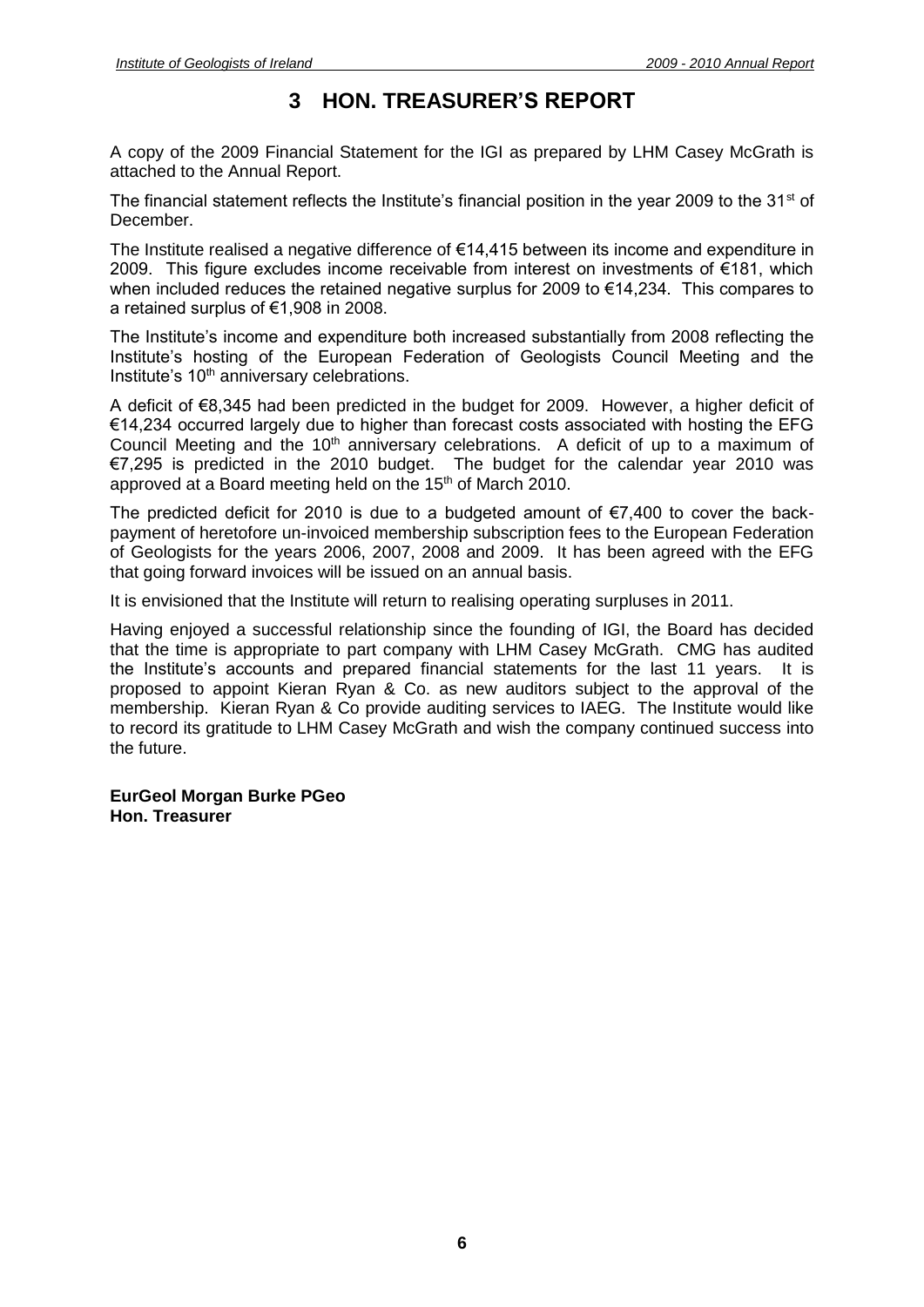## **4 COMMITTEE AND DELEGATE REPORTS**

#### <span id="page-6-1"></span><span id="page-6-0"></span>**4.1 VALIDATION COMMITTEE**

The validation Committee held three validation interview sessions since the last Annual General Meeting in May, 2009.

On the 27<sup>th</sup> May 2009 a panel comprising Mark Conroy (Chair), Kevin Cullen and Morgan Burke interviewed five candidates:

- i) Barry Sexton
- ii) Jenny Rush
- iii) Brendan Almack
- iv) Georgi Magaranov
- v) Neil Sandes

The five candidates met the required educational and technical criteria and were recommended by the interviewing panel for acceptance as Professional Geologists.

On the 8<sup>th</sup> October 2009, a panel comprising Mark Conroy (Chair) David Blaney and Morgan Burke interviewed five candidates:

- i) Suzanne Tynan
- ii) Richard Langford
- iii) Jonathon Talbot
- iv) Shane Bennett
- v) Michael Mlynarczyk

The five candidates met the required educational and technical criteria and were recommended by the interviewing panel for acceptance as Professional Geologists.

On the 4<sup>th</sup> November 2009 a panel comprising Mark Conroy (Chair), Sean Finlay and Kevin Cullen interviewed five candidates:

- i) Wojciech Laskowski
- ii) James Hodgson
- iii) Noel O'Keeffe (re-election)
- iv) Marie Fleming
- v) Sandy Archibald

The five candidates met the required educational and technical criteria and were recommended by the interviewing panel for acceptance as Professional Geologists.

The mix and competence of candidates interviewed in the past year has demonstrated the varied disciplines in the IGI, extending from mineral geologists, to hydrogeologists, to geophysicists, to engineering geologists. The elected candidates will add a welcome mix to the experience of other IGI members.

#### **EurGeol Mark Conroy PGeo.**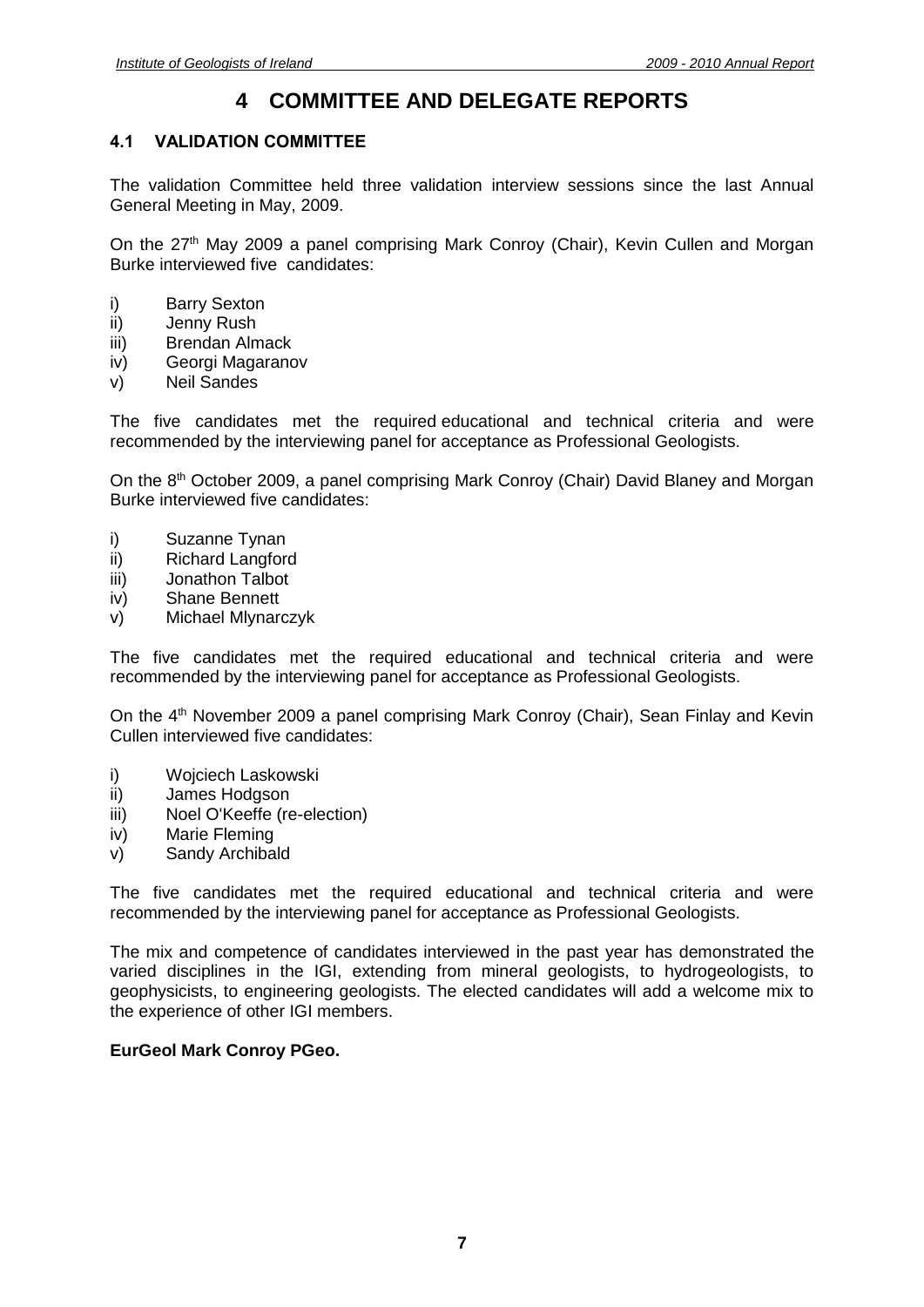#### <span id="page-7-0"></span>**4.2 CONTINUING PROFESSIONAL DEVELOPMENT**

Since joining the board in May 2009 and being allotted the responsibility of looking after the IGI's CPD programme, I have come to realise just what an important a factor it is in our relationship with other Professional bodies. The IGI's standing in the geological international community is very much dependant on the rigour and completeness of our CPD reporting process. To quote Ollie Bonham from the CCPG "the philosophy being that the very fact that a professional geoscientist takes CPD seriously and takes part in a structured program with annual reporting requirements – wherever that may be – shows an effort is being made to maintain/increase competences and thus become better equipped to do good work and to protect the public interest".

I received that in an email from Ollie Bonham when last October I sent a proposed revision to our CPD to the various other bodies with which we have mutual recognition. The proposed change was to introduce a new category "experience gained through employment". The need for this category arose from a submission by one of our members who found that a complex evaluation project that he had carried out, which resulted in vastly expanding his own expertise, was not covered by existing categories. Unfortunately, most of the replies from the other organisations were negative to this revision so it was dropped. Instead, we increased the number of hours allowable for "informal activity" from 20 to 30. We believe this better reflects how many of our members gain additional knowledge and expertise especially those working in industry.

Although only 30 CPD returns for 2009 have been received up to  $15<sup>th</sup>$  March 2010, it is expected that similar to previous years most will come in April. Unfortunately, at the last time of counting 8 CPD's from 2008 remained outstanding. These are currently being pursued. Clearly we do not wish to lose members but at some stage we may have to bite the bullet and threaten those that have not submitted their CPD's with expulsion. The CPD is that important. On a more pleasant note the Audit Committee who scrutinise c. 25% of the returns reported no problems.

#### **EurGeol Andy Bowden PGeo.**

#### <span id="page-7-1"></span>**4.3 ETHICS COMMITTEE REPORT 2009 - 2010**

Two complaints in relation to members were received by the IGI Board and forwarded to the Ethics Committee. In relation to one complaint, it was determined that no professional misconduct had taken place. The second case involved more serious allegations and the IGI have taken legal advice in relation to this complaint. Following receipt of final advice, a determination will be made.

In addition, the IGI Ethics and Disciplinary sections of the Articles of Association are currently under review to determine if they require modification in light of recent EU legislation in respect of professional regulatory organisations. Should the Articles of Association require amendment, these will be presented to the members by the board for consideration and vote at a general meeting.

#### **EurGeol Professor Ben Kennedy PGeo.**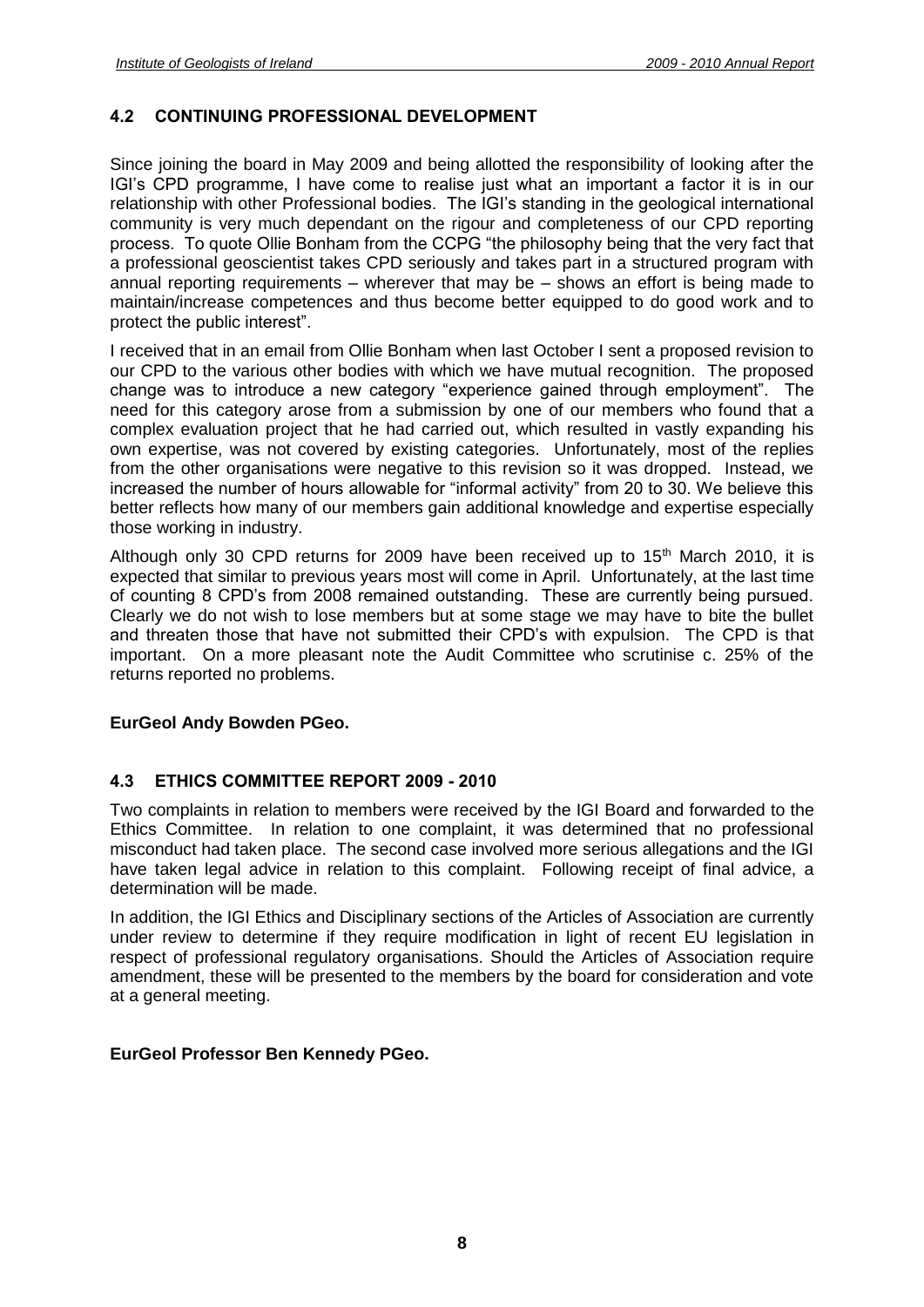#### <span id="page-8-0"></span>**4.4 COMMUNICATIONS COMMITTEE**

The IGI communicates with its membership throughout the year via the IGI's website [\(www.igi.ie\)](http://www.igi.ie/), direct emails from the IGI office and the IGI Newsletter.

As well as CPD forms and up-to-date information on news, employment, upcoming events and training courses the IGI website also contains copies of all of the IGI's publications. These include a continually updated membership directory, IGI codes and guidelines, published papers, past conference presentations and other documents, all available for download.

Members are encouraged to send any activities or positions that they wish to advertise on the website to [admin@igi.ie](mailto:admin@igi.ie)*.* Geological photographs are also welcome as it is the IGI continues to compile an image library of Irish geological photographs for non-commercial downloading. Additionally it is intended that in the near future membership subscription, applications fees and course fees etc. will be able to be paid electronically via the website.

A special bumper 10<sup>th</sup> Anniversary edition of the newsletter was published in 2009. It is the committee's intention to return to a quarterly newsletter schedule for 2011. We invite all members to forward items of news or general interest for inclusion in the newsletter.

#### **EurGeol Stephen Bradley PGeo**

#### <span id="page-8-1"></span>**4.5 CONFERENCE AND COURSE COMMITTEE**

Following the highly successful Resources Reporting Conference at the end of the 2008 – 1009 IGI Year, and in light of current market conditions, it was decided by the IGI Board to concentrate our efforts on affordable, member-directed training courses and seminars to enable the IGI membership to develop their skills in a difficult economic climate. As the IGI as significant retained funds from previous years, it was further decided that IGI members attending such courses or seminars are to receive a substantial course fee discount over attending non-members.

Initially, two subjects have been developed for courses. A course on EU Directives and the Geosciences will be held between distribution of this report and the AGM and it is hoped that this course will be re-run at a later date this year. A second course on Peat and Slope Stability Assessment is being organized but has been delayed as the board member initiating the course has emigrated. Work to date has been passed to another board member and the course preparation is well in hand.

Other courses, workshops, seminars etc. will be prepared as interest, demand and resources allow and IGI remains committed to providing substantial discounts for members at these events.

#### **EurGeol Dr John G. Kelly PGeo**

#### <span id="page-8-2"></span>**4.6 EDUCATION / PUBLIC OUTREACH**

A new Irish national career guidance resource [www.careersportal.ie](http://www.careersportal.ie/) was officially launched by Forfás and Fás in April 2008, which has attracted over 350,000 visitors since its launch. It was set up to provide a national source of relevant and up-to-date information for career decision making, as recommended by the *Expert Group on Future Skills Needs* in July 2006. This information was previously collected by different groups and published in a variety of media. A central, integrated web resource was designed where information could be clearly accessed, allowing career seekers to plan (or change) their career. **CareersPortal** has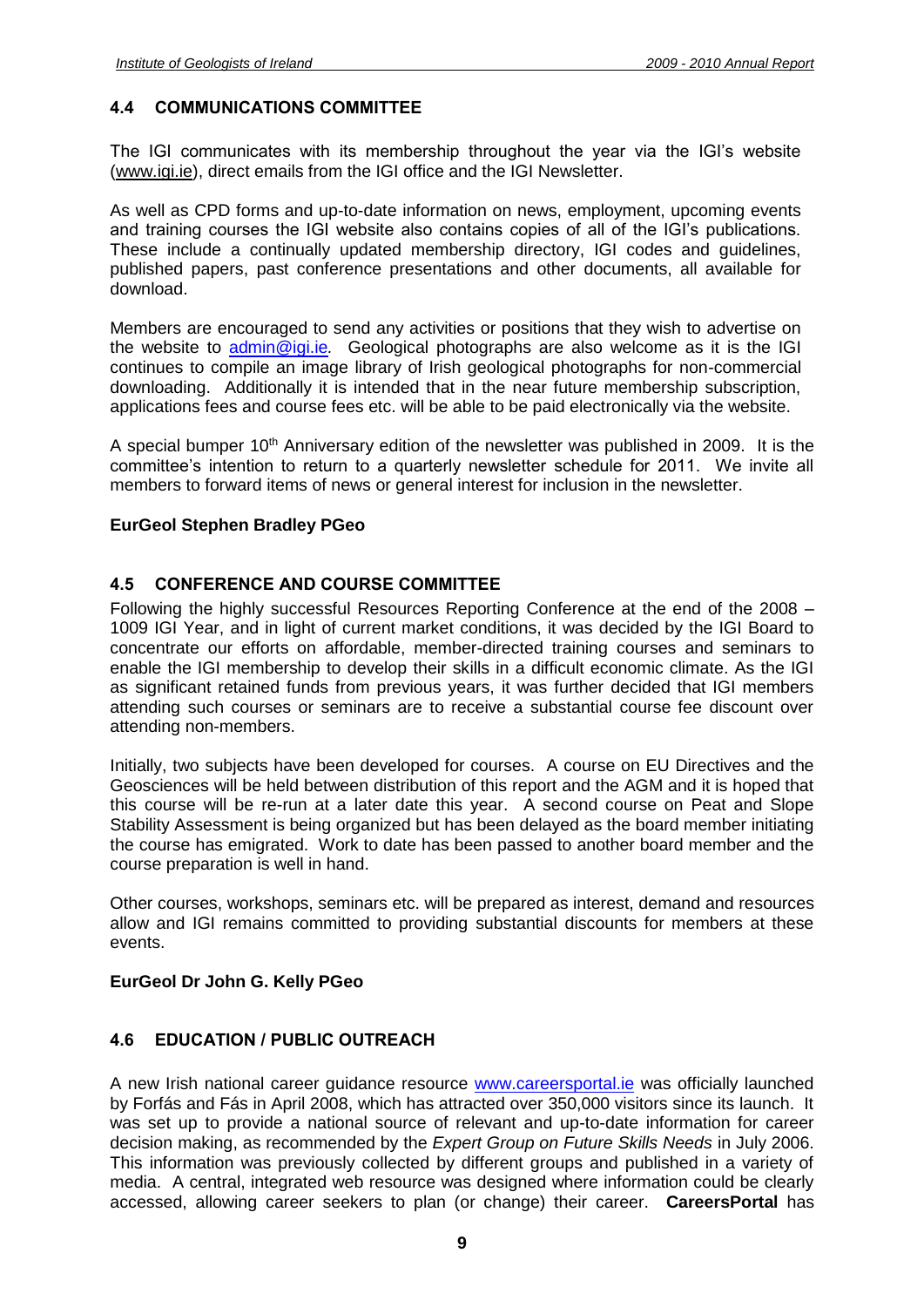become a central service to both 2nd and 3rd level students, parents, career guidance professionals and job seekers. Careers Guidance teachers in Ireland (ROI) are now using it as first port of call.

Due to the efforts of IGI and other players in the earth sciences sector, a new Industry Sector for the portal entitled **Earth Sciences and Environment** has been created:



The purpose is to provide basic information for anyone who is interested in exploring the various career and educational opportunities in the sector. Note there are no live 'clips' from geosciences (only environment), as our commercial geo-sector has not actively engaged with the initiative to date. The webmaster has pulled together all of the publicly available information on four Geo/Earth Sciences, including **Geology, Meteorology, Oceanography**  and **Astronomy.** These data have been constructed without input from geoscientists to date. It is timely that the geoscience community engage with this effort and provide inputs to the website, as it will surely impact on careers choices, particularly at second level. It would be great to get industry sponsorship to create video clips of practising geoscientists e.g. in hydrocarbons, exploration, mining and geo-services. The IGI will continue to work with Forfás in 2010 to achieve an attractive, but fully informative, Geosciences webpage.

**BT Young Scientists Exhibition:** The Geoscience multi-partner stand at the BT Exhibition in January 2010 was just excellent and gets stronger each year. The IGI was represented by Deirdre Lewis, who spent an enjoyable few hours answering queries, facilitating the mineral quiz, and walking in the trail of the Valentia Island tetrapod. The 2010 Haiti earthquake has just happened and it was fascinating to see how the students responded to Tom Blake (DIAS) demonstrating seismology in action. Full marks must go to Enda Gallagher, Sophie Preteseille and their colleagues at GSI for their organisation and commitment to this essential promotion of Geoscience.

**Public Outreach:** National Heritage Week is scheduled for 23-27<sup>th</sup> August this year, under the auspices of the Heritage Council. If anybody is interested in running a field trip or event aimed at the general public or youth groups, please feel free to register your event at [www.heritagecouncil.ie](http://www.heritagecouncil.ie/) (open for event registration from 1<sup>st</sup> April).

**EurGeol. Dr. Deirdre Lewis PGeo.**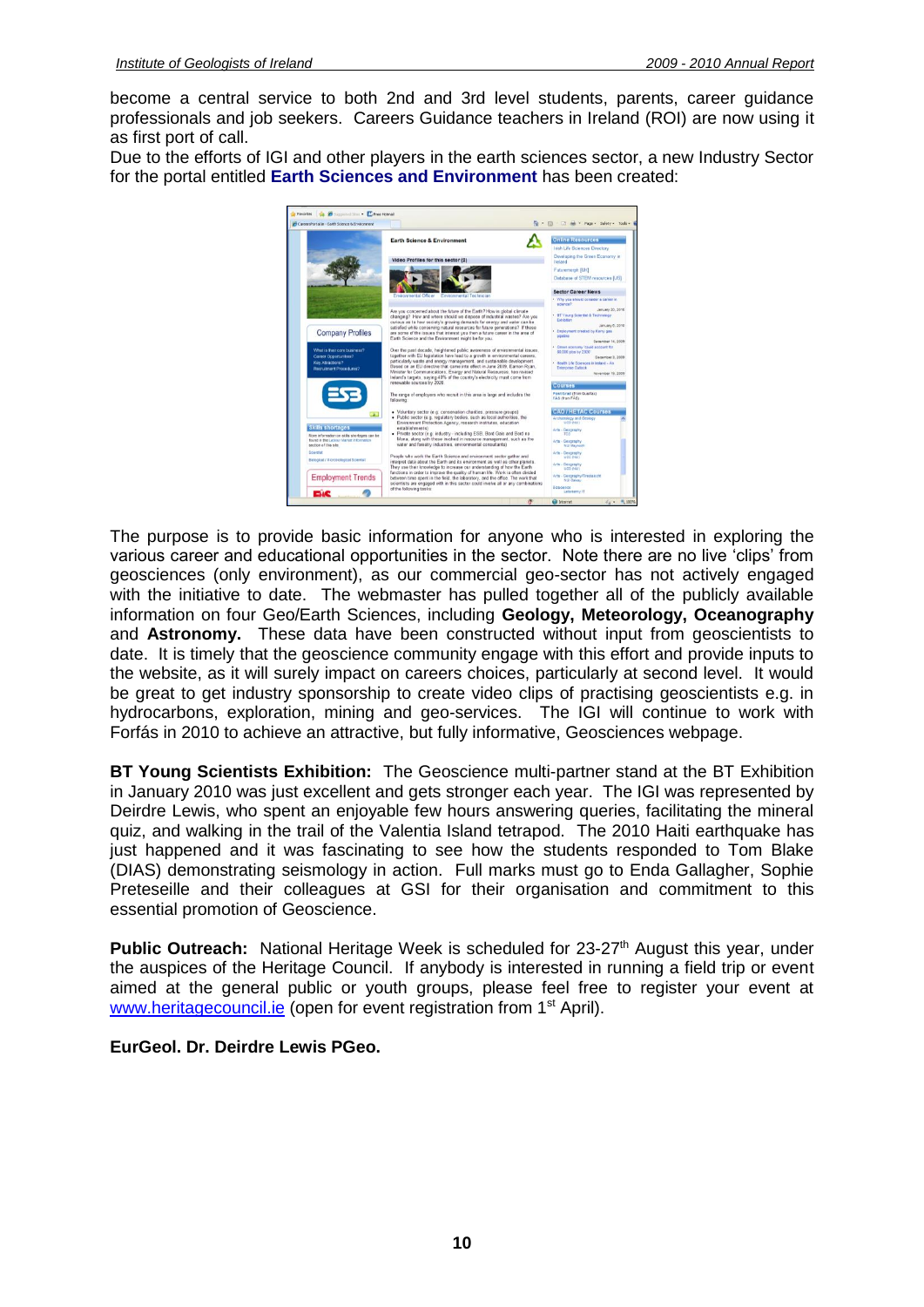#### <span id="page-10-0"></span>**4.7 UPDATING OF IGI GUIDELINES 'GEOLOGY IN EIS'**

The IGI's *Guidelines for Geological Contributions to Environmental Impact Statements (EIS*), published in 2002, is continuing to be reviewed in the context of evolving EU requirements and national legislation. Since 2002, there have been significant changes in environmental legislation, reflecting developments in public perception, risk assessment and understanding across member states. The ongoing review will seek to incorporate some of the key elements of new regulations and legislation pertaining to Geoscience. Particular items of recent interest include:

- A recently published study on geochemical characterisation and environmental matters in relation to historic mines in Ireland, '*Historic Mine Sites Inventory & Risk Classification Volume 1'*, has just been launched by the EPA, GSI, with inputs from the DEHLG and DCENR in March 2010. It complements *Volume II (Site Safety)* which focused on safety matters pertaining to the sites. This is an excellent piece of work and staff at the GSI and EPA must be congratulated for their painstaking data collection and interpretation in prioritising sites for risk assessment, monitoring and if necessary, rehabilitation.
- New provisions of the *Minerals Development Bill* (due to be published in 2010);
- New *Regulations for Geothermal Energy;*
- *EU Waste Framework Directive* and daughter Directives;
- *EU Carbon Capture & Storage (CCS) Directive*, due to be transposed to Irish law by June 2011;
- *EU Mine Waste Directive***;**
- *EU Environmental Liability Directive***;**
- *EU Directive on REACH* **(**Registration, Evaluation and Authorisation of Chemicals);
- *EU Framework for Protection of Soils*

The IGI was again represented at a Euromines workshop hosted by the Irish Mining & Quarrying Group (IMEG) of IBEC in Dublin in September 2009, which provided a useful update on the complexity of the various EU directives. It is intended to complete the EIA review in the coming term, so that the IGI Guidelines are fully up to date and compliant with EU and Irish legislation.

#### **EurGeol. Dr. Deirdre Lewis PGeo.**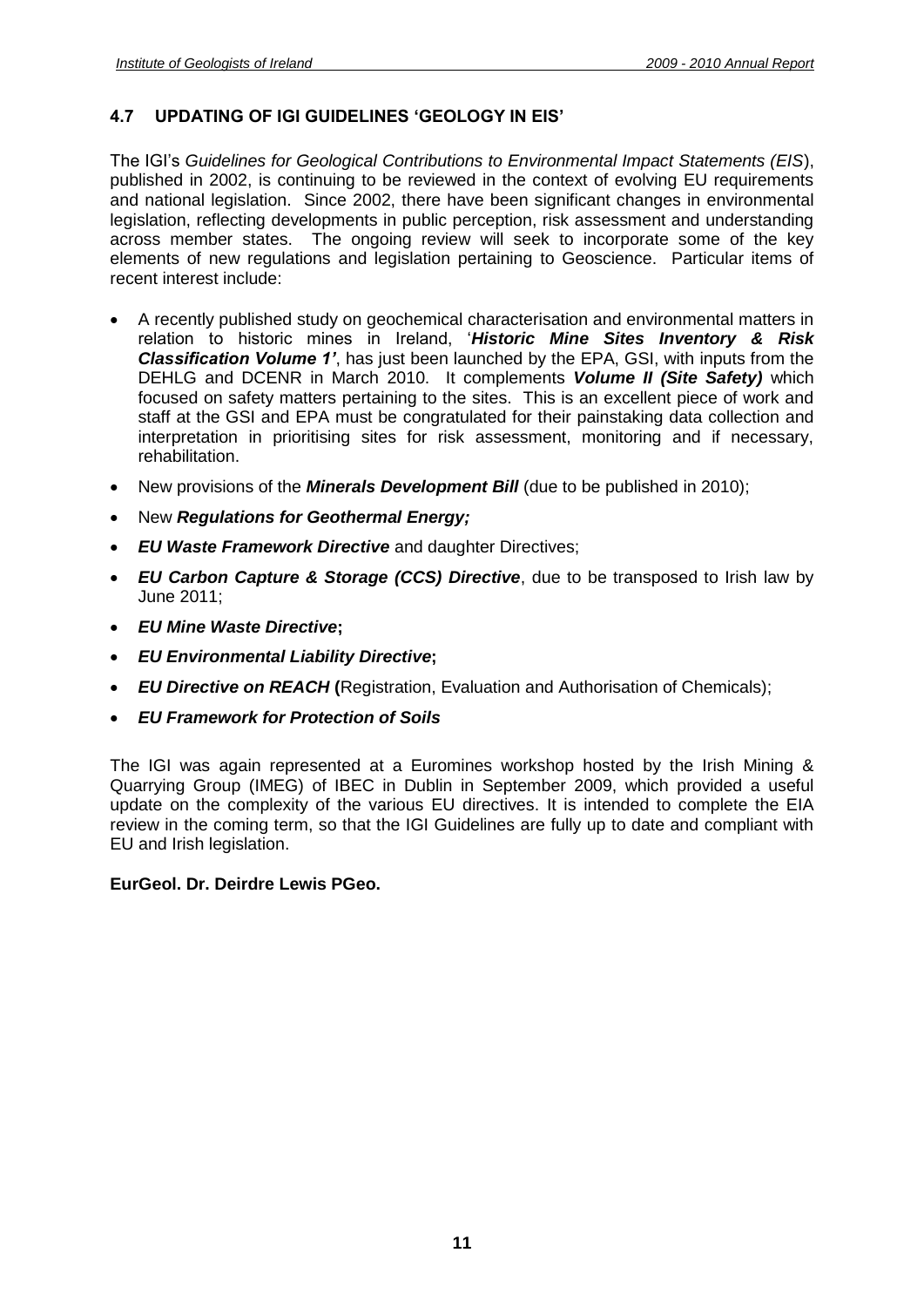#### <span id="page-11-0"></span>**4.8 GUIDELINES FOR DRILLING OF SHALLOW GEOTHERMAL BOREHOLES**

A framework document for the guidelines has been produced and is currently undergoing review before being circulated to various stakeholders for their input. The guidelines will deal with the drilling and installation of shallow geothermal boreholes down to a depth of ca. 300m.

The guidelines will cover the following topics:

- a) General background
- b) Sustainability
- c) Need for Guidelines
- d) Objective of Guidelines
- e) Geothermal energy sources in Ireland
- f) Shallow geothermal borehole construction (with step-by-step graphical representation)
- g) Protocols for drilling and installation of shallow geothermal boreholes
- h) Health and Safety
- i) Quality assurance and quality control
- i) A list of reference materials

It is proposed to have a final draft for review by the various stakeholders by the end of summer 2010, and to have a completed document ready for publication by the end of 2010.

#### **EurGeol. Barry Balding PGeo.**

#### <span id="page-11-1"></span>**4.9 EUROPEAN FEDERATION OF GEOLOGISTS**

During 2009 the EFG continued to promote the professional mobility and status of geologists in 26 member countries across 'Europe' through the expanding use and recognition of the **EurGeol** title, involvement in two EU funded projects, making representations to the EU Commission and liaising with other international geological bodies. National and international awareness of the profession is maintained through its publication of the European Geologist Magazine and the EFG newsletter, close liaison with the EU parliament and via its own web site at www.eurogeologists.eu.

The Federation is run by a Council consisting of delegates from all member national associations such as the IGI, from which a 5 member Board is elected. The IGI delegates for 2009 were Fionnuala Collins, Piers Gardiner and Gareth Jones (who replaced Fionnuala Collins for the December Council meeting).

There were the usual two meetings of Council in 2009; The IGI hosted the first of these in Dublin in May, while the second was held as usual in December at the EFG Office in Brussels. Relevant items from the two meetings are:

- (1) The award of the EFG Medal of Merit to Gareth Jones
- (2) Election of new President and EU Delegate
- (3) EFG involvement in two EU funded projects: the Geotrainet Project with a budget of €200,000 and the EuroAges Project (budget €35,000). The former is for the training of professionals involved in the installation of ground source heat pumps (GSHP) across Europe, focused on system designers and drillers, and includes an EU–wide certification scheme. The EuroAges project concerns developing framework quality standards across EU for the assessment of higher education programmes in geology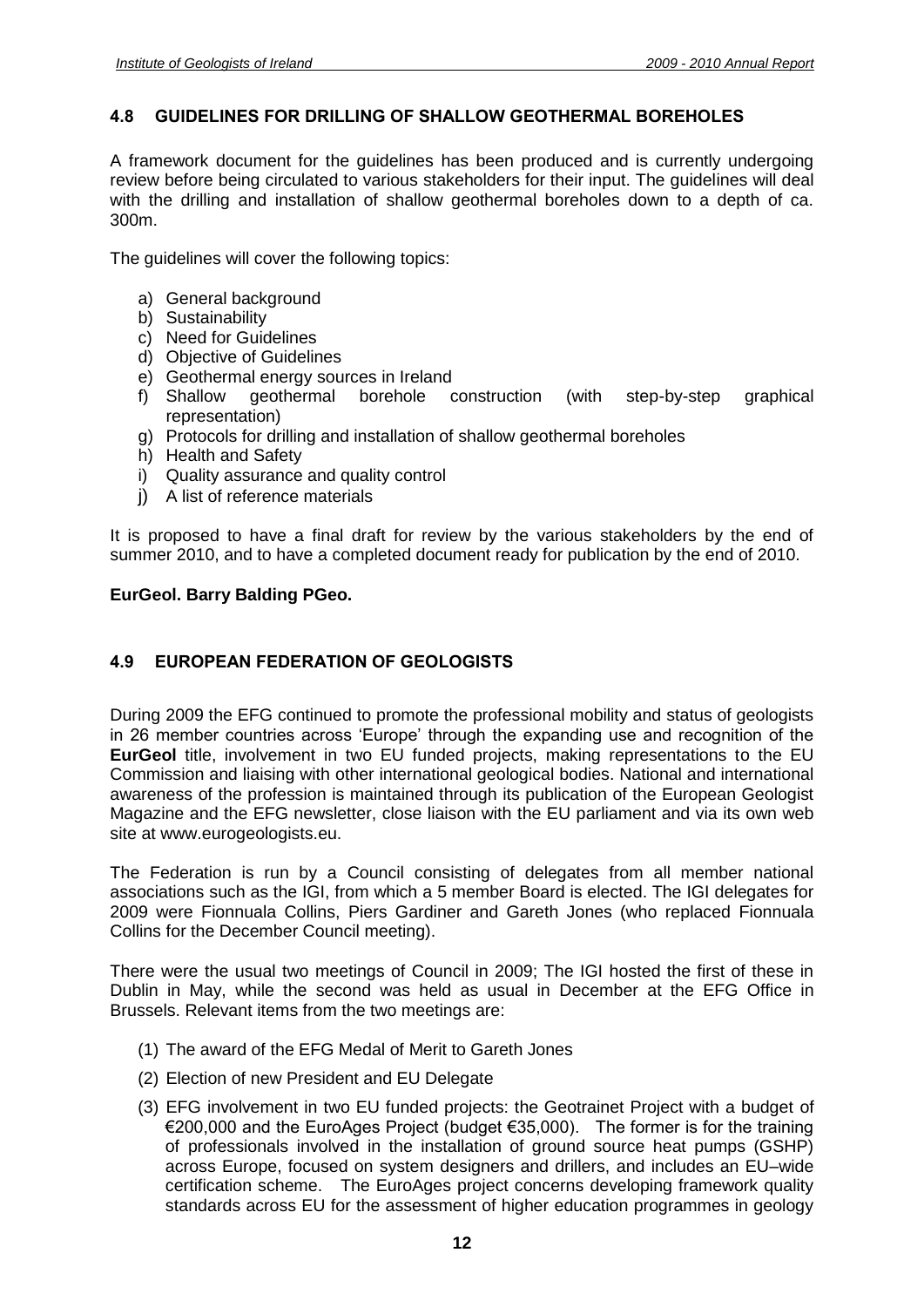in the context of the Bologna Process. The EurGeol title is very relevant in this regard. The inception of both was reported on in the last Annual Report.

- (4) EFG involvement in the Terrafirma project, which focused on different user requirements for measuring and monitoring terrain motion across Europe by satellite based radar interferometry.
- (5) The upgrading of the EFG Statutes and Regulations.
- (6) The ongoing need for articles for inclusion in the European Geologist Magazine. The IGI has an excellent track record to date!

#### **May 2009 Council Meeting**

This formal meeting of the Council was held in Dublin at Dublin Castle on the 15<sup>th</sup>-16<sup>th</sup> May and attended by 25 delegates from 19 countries, 5 Past Presidents, and 3 EFG Officials. In addition there were two delegations from Associate Members. One was from the American Institute of Professional Geologists and the other from the Canadian Council of Professional Geologists. The Past Presidents had been convened by Gareth Jones and proved a welcome source of wisdom during a meeting with several potential flashpoints.

Elections for the posts of President and EU Delegate were scheduled to take place at this meeting. The election for President proved contentious, with the incumbent believing that his term of office should not end until December. Following a vote however, Council agreed that the election should take place at this Meeting, Ruth Allington (UK) was elected President, with Marino Trimboli (Italy) elected as the EU Delegate.

The Treasurer showed that the EFG finances were not as healthy as had been thought. The EFG accounts were to be externally audited for the first time, starting with the 2008 accounts. These showed a loss of €12,500 compared to a budget prediction of €38,500 profit. In addition, the Council approved a write off of bad debts prior to 2006 totaling €14,000 for the 2009 accounts, with a resulting loss predicted for the year.



#### **Delegates at the EFG Council Meeting in Dublin Castle, May 2009.**

Progress on the EU funded projects was reported upon. The initial work for the Geotrainet Project in the past 6 months, in which the EFG has a management and communication role, consisted of developing a website and e-learning platform and the provision of experts for two teaching groups. The two groups are GSHP design (including geological issues), and GSHP drillers and installation. Courses would start in June. The first phase of the EuroAges Project started in April, focusing on a compilation of the geological qualification frameworks and outcomes in Europe for both 'Bachelor' and 'Masters' degrees.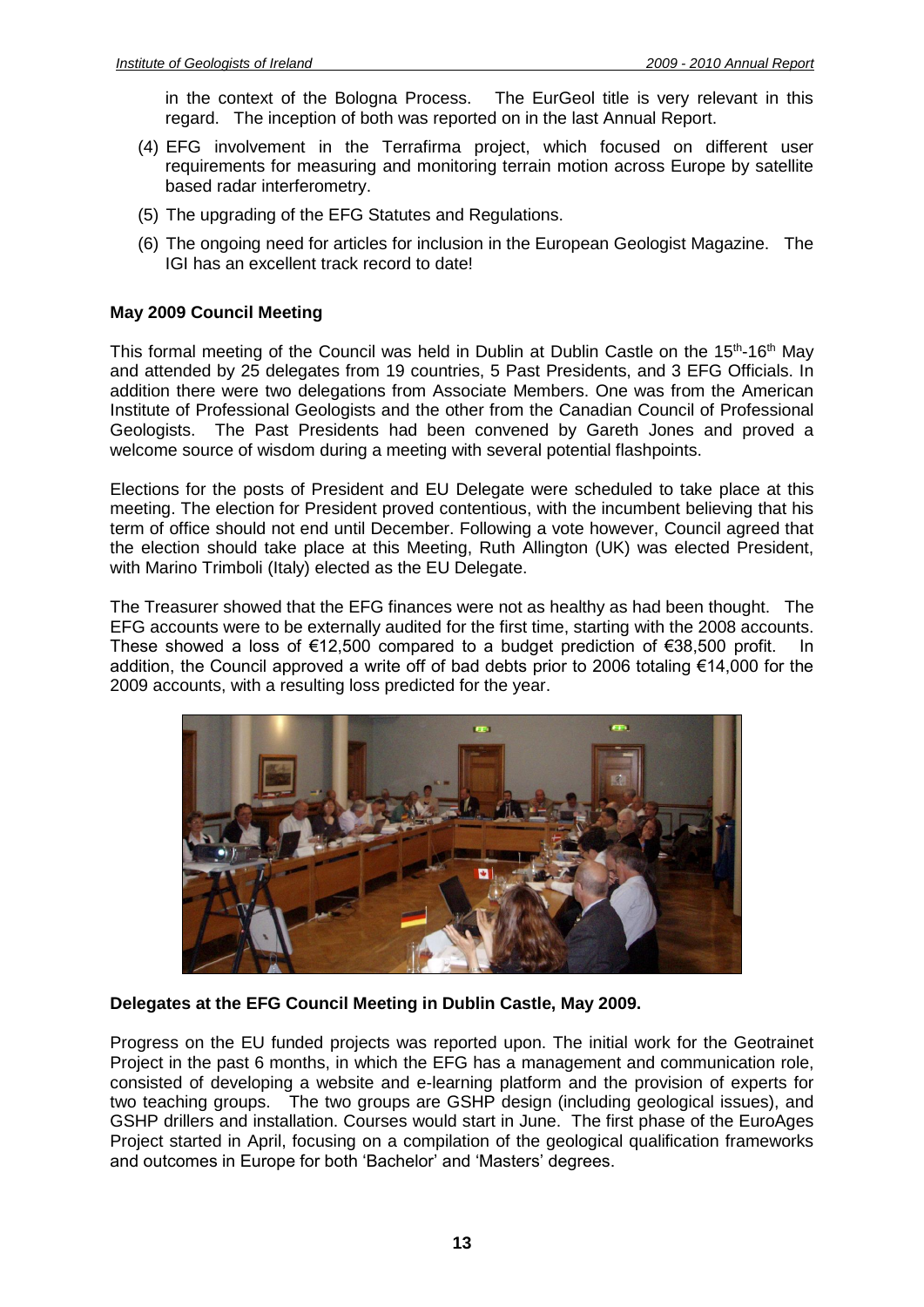A review of the 2002 Statutes and Regulations, which had been led over the past two years by Bob Chaplow (UK) and provided to National Associations for their views after the December 2008 council meeting also proved contentious. A small number of NAs had provided proposed amendments in this period. The IGI had made substantial input during which it became clear that there were widely different views that extended beyond the review parameters. The IGI therefore submitted a compromise set of Statute revisions and proposed that the Regulations be considered subsequently by Council, in the light of the proposed new Statutes. After a difficult and long working group session the IGI Statute proposals were accepted with little change and subsequently approved by Council, with the Regulations returned to the working group for further work.

Once again the work of an Irish delegate was recognized, this time by the award of the EFG Medal of Merit to Gareth Jones. This extremely well deserved award was made in recognition of his outstanding contribution to the organization over many years, encompassing his time as Secretary General, Treasurer, and President as well as his tireless 'behind the scenes' activities as a delegate and Past President. During his time the EFG moved from Paris to a professional footing with a staffed office in Brussels, as well as expanding its membership and creating international links with other professional bodies, and thanks to Gareth has a remarkable pictorial record of individuals and meetings over the last 30 years.



#### **Gareth Ll. Jones receives the EFG Medal of Merit from EFG President Manuel Regueiro**

#### **December 2009 Council Meeting**

This regular winter meeting held in Brussels on the  $5<sup>th</sup>$ -6<sup>th</sup> December was an "informal" session, since no voting matters had been tabled. 20 Council members from 12 countries attended, together with 4 EFG officials. The State Commission of Ukraine Mineral Resources was welcomed as an Observer Member, bringing the EFG Membership up to 21 Full Members, 5 Observer Members and 2 Associate Members.

The Board Members presented their reports, with significant attention paid to the Federation finances. The Treasurer pointed out that core income over expenditure was only some €2,500 and dependent in all National Associations paying their fees. Office staff cost was the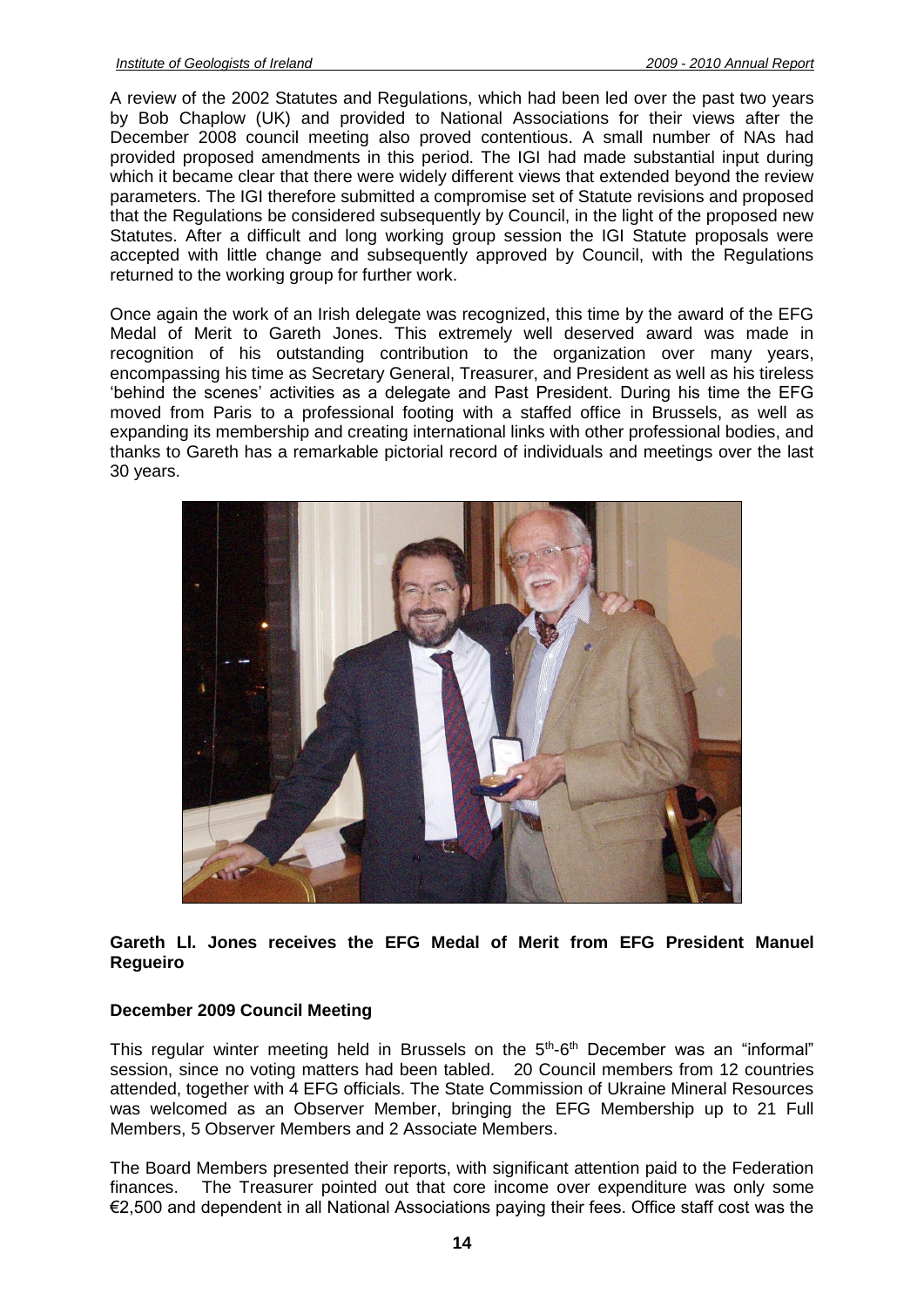main expense, and an additional staff member was considered needed in view of time being spent on the Geotrainet and EuroAges project. The Geotrainet Project however was providing a sufficient profit to the EFG to cover temporary additional staff. Following debate on raising Members fees, it was decided that that there should be no increase in 2010, and that a working group be established to provide options for discussion at the next Council Meeting. Raising the EurGeol fee was also mooted, but the IGI resisted any significant change. The revised budget for 2010, incorporating the unexpected profit from the Geotrainet project with a resulting change to a minor profit was accepted.

Other Board topics included confirmation that the EFG office in the Belgian Geological Survey is now a secure and permanent arrangement, and that the EuroGeoSurveys office in Brussels is relocating to join the EFG in the same location with consequent increased synergy. It is hoped that they will also utilise the European Geologist Magazine.

The Vice President, a Board Member of IYPE, attended its final meeting in Lisbon. He reported that it has made a loss of over 0.25 million USD each year. Its legacy is 10 books, various projects (One Geology etc), and a Planet Earth Institute. UNESCO want IYPE to continue, but the IUGS are negative. At the YES (Young Earth Scientists) meeting 38 countries were represented, with the next meeting to be held in Brisbane in 2010.

The updating of the EFG regulations was also discussed, based on the revisions made by a meeting of the working group in October and then circulated to Council. The IGI was one of the very few National Associations that had submitted detailed observations on the revisions. A number of the IGI concerns remained outstanding for the review group to consider further but the bulk of the new regulations were approved.

The Terrafirma terrain-motion project, started 5 years ago, ended Phase 3 in mid-2009 and has published an Atlas of the work to date. This consists of studies at 54 locations across Europe, including a site in Cork Harbour in collaboration with GSI. The EFG role as President of the User Executive body was to represent the users of the radar products. The project is continuing as the "Extension Project", and will include small scale mapping work.

Two training courses for the Geotrainet Project were organized, of which one, "Training the Drillers" was held in the Geological Survey of Ireland in September. Over 60 attended from 9 countries with the bulk from Ireland. Organised by CPMS Ltd, the Irish partner in the Project, it focused on the installation of shallow geothermal systems.

The EuroAges Project work since May consisted of evaluating and integrating questionnaires from involved organizations, from which a database of 127 Higher Education Intuitions has been created. Unfortunately only 16 HEIs responded. The UK said that the Geological Society of London have an accreditation panel for all earth science Bachelor and Masters degrees that compares syllabi from different universities, and is also involved in approving training courses run by companies.

**EurGeol Piers Gardiner PGeo EurGeol Fionnuala Collins PGeo EurGeol Gareth Jones PGeo**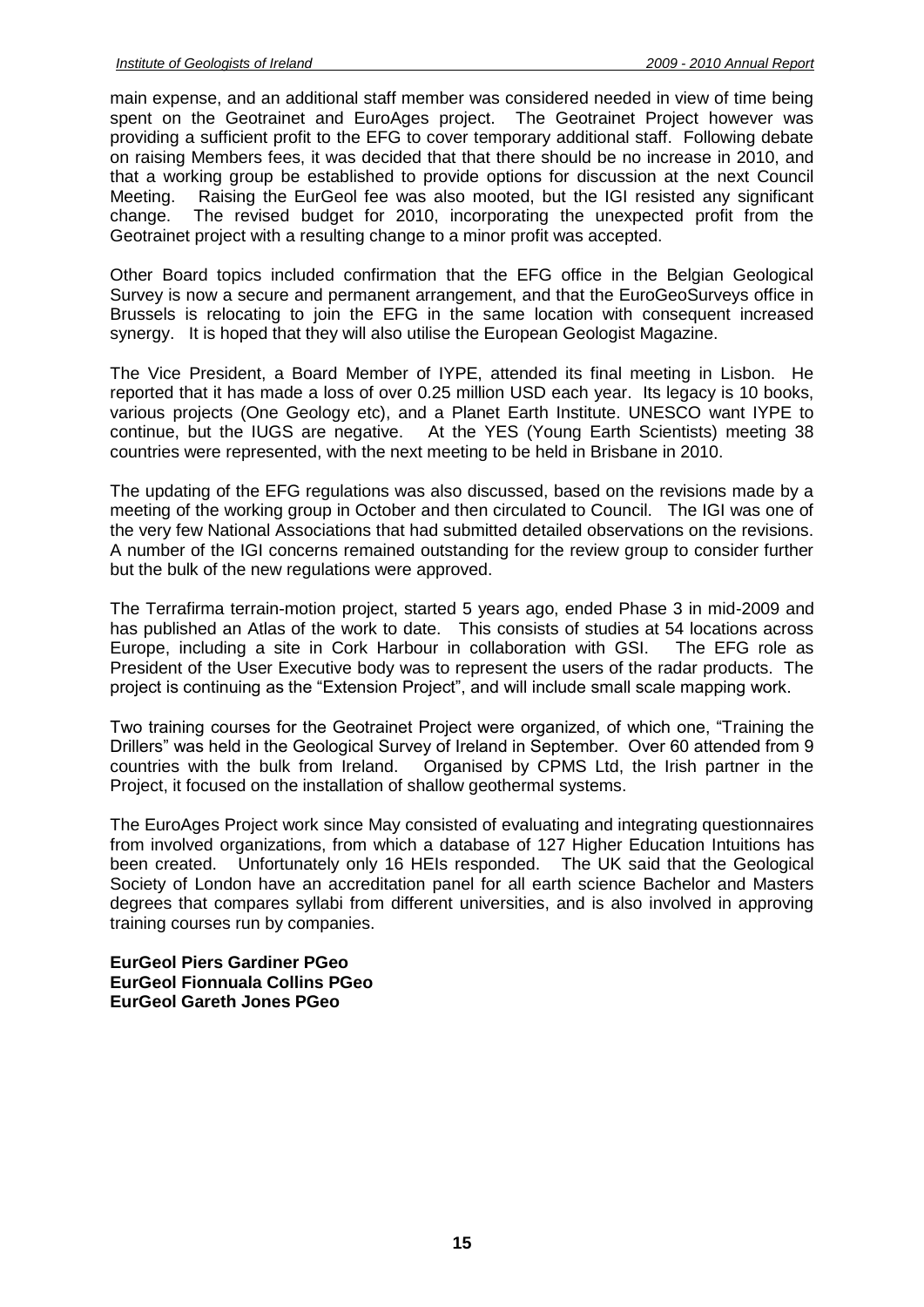#### <span id="page-15-0"></span>**4.10 GSI CONSULTATIVE COMMITTEE**

The GSICC meets on a six-monthly basis. The next meeting is scheduled for  $15<sup>th</sup>$  April 2010.

#### *Recent Developments in the GSI work programme*

The INFOMAR data acquisition programme has continued through the year, using the newly acquired ship, the RV Keary. The data is in demand from fisheries, National Parks & Wildlife Service, wind energy projects, the Navy in relation to new shoal identification and offshore exploration projects among others. Progress with the RV Keary has been slow but steady as it is a small vessel, but has the advantage of being able to survey in shallow waters. Continued funding of the surveying programme is required to keep the project on track.

*Carbon Capture and Storage (CCS*). The 2008 study of the CCS geo-capacity of the island of Ireland (available on [www.sei.ie\)](http://www.sei.ie/) indicated that we had extensive theoretical to effective storage potential, equivalent to 93 billion tonnes of  $CO<sub>2</sub>$ , which may be extremely valuable in terms of carbon credits. An EPA-GSI study of the storage potential in the West Clare Basin beneath Moneypoint Power Station reached the conclusion that the Westphalian sandstones have insufficient poroperm characteristics and are too shallow onshore, to be considered as an effective storage medium. A proposal is being submitted to assess the practical potential at Kinsale Head and a decision on possible European funding is expected by mid-year.

*Groundwater:* Recent developments in the Groundwater Programme include continuation of National Vulnerability Mapping, a key part of Groundwater Protection Schemes, which is being advanced steadily under NDP funding. Data are made available free of charge over the website. There has been heavy web traffic accessing the maps and huge positive feedback from the public on the map products provided.

*Natural Hazards*: A study of landslide susceptibility is being undertaken by consultants with NDP funding. Recent progress in the Dublin GeoUrban project includes rock head and depth-to-bedrock maps and a 3D visualisation is being prepared.

*GeoParks:* GSI provided financial support to Marble Arch Caves Geopark (now the first transnational geopark), Copper Coast Geopark and the Burren/Moher aspirant Geopark. GSI also assisted the publication of an excellent Cooley-Gullion-Mourne geological field guide by Sadhb Baxter and a guide to the geological heritage of County Sligo.

**Cooperation with GSNI:** The Building Stones poster for the island of Ireland has been published and distributed to schools, while groundwater mapping, RESI, CCS and other activities continue to evolve on both a north-south and east-west basis.

*International Co-Operation:* A National Committee to develop the EPOS (European Plate Observing System) was being established in response to an ESFRI Call for Proposals. The Northeast Atlantic Geoscience (NAG), a cluster of geological surveys, was developing urban and CCS initiatives. The Dublin SURGE Project (Soil Urban Geochemistry) has being launched in conjunction with the Geological Survey of Norway (NGU).

**Public Outreach:** Some activities developed for the International Year of Planet Earth (IYPE) in 2008 were being sustained including: *One Geology*; the highly successful *Seismology in Schools* (run by Dublin Institute for Advanced Studies), the highly visited Geoscience multi-partner stand at the *BT Young Scientist & Technology Exhibition*, as well as the Erratics Essay Transition Year Competition.

The GSI is keen to ascertain the value of its products among its public ('clients'). The GSI is currently examining the priority datasets from public surveys; how added value can be optimised for stakeholders and how the stakeholders may give feedback in future.

#### **EurGeol Róisín Goodman PGeo**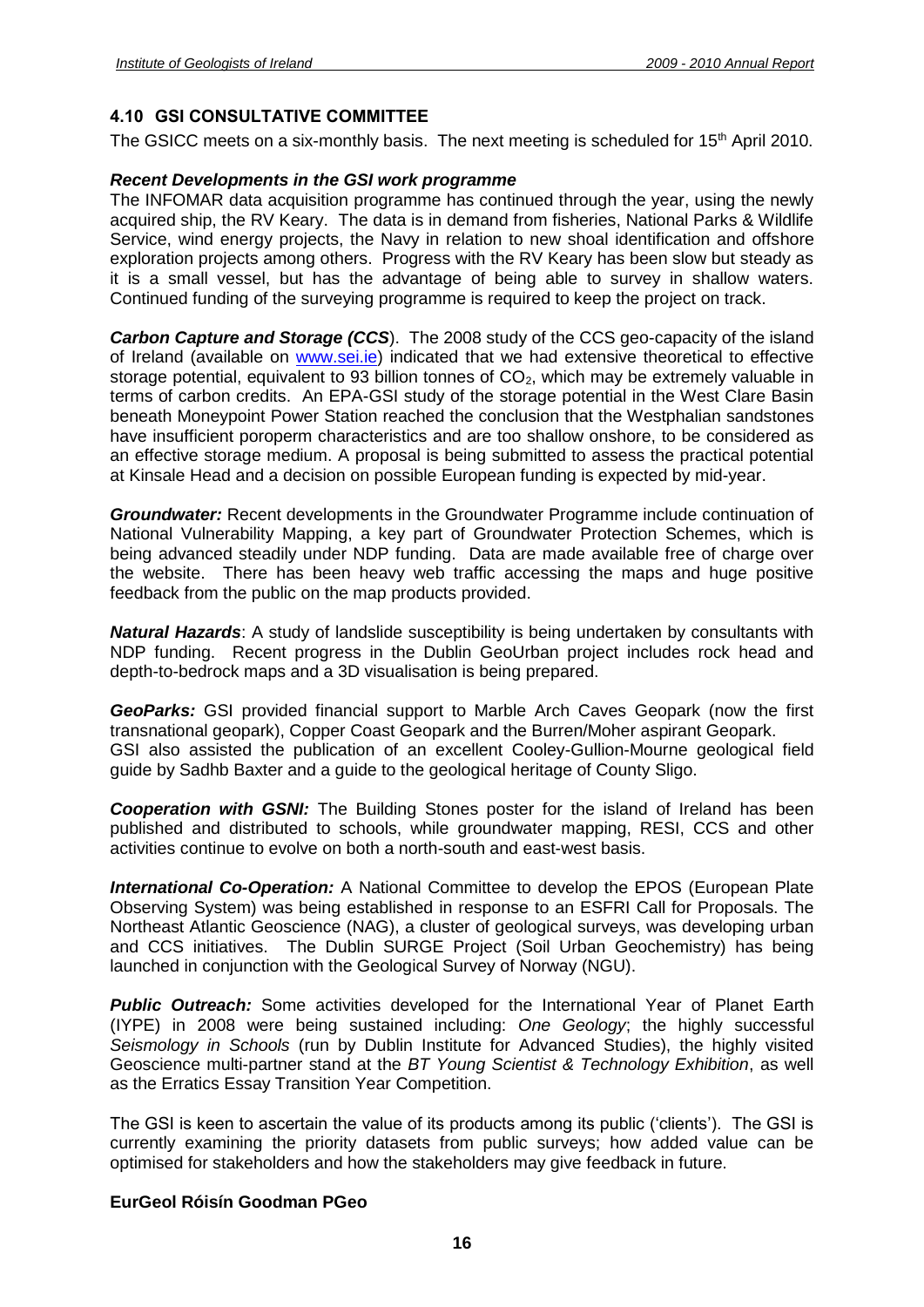#### <span id="page-16-0"></span>**4.11 GSNI CONSULTATIVE COMMITTEE**

The 2009 annual meeting of the GSNI Consultative Committee was held in the GSNI offices at Colby House, Stranmillis Road on the 3<sup>rd</sup> December 2009. The meeting was attended by a wide range of interested parties from industry, government, geological surveys and other organisations.

Work completed by GSNI in the preceding year was outlined and work in progress detailed. Staff allocations and movements were outlined and a series of presentations were given outlining progress in a variety of areas including public outreach information and posters, ongoing mapping, further developments in the TELLUS arena, including the possibility of TELLUS 3 and environmental and geohazards projects.

The meeting finished with a hands-on trip into the new GSNI digital portals (including online site assessment for shallow geothermal capacity) and a first excursion through the geology of parts of Northern Ireland in the 3D viewing room.

#### **EurGeol Dr John Kelly PGeo**

#### <span id="page-16-1"></span>**4.12 JOINT MEETING OF THE GSI & GSNI CONSULTATIVE COMMITTEES**

The third joint meeting of the Consultative Committees of GSNI and GSI took place on Thursday 15 April 2010 at the Geological Survey of Ireland. The IGI representatives on both committees attended the meeting.

The survey directors, Peadar McArdle and Garth Earls, presented a review of recent achievements in geosciences cooperation and recent developments and publications of the GSI and GSNI. Following this a discussion on information management in GSI and GSNI took place that involved the joint committee breaking into three groups for breakout sessions to discuss:

- Identify the 5 priority datasets of the surveys
- What can the surveys do to maximise added value for stakeholders and customers?
- What is the best way for users to provide feedback on our information services?

• Following the breakout sessions the rapporteur of each group presented the results of each discussion group to the joint committee.

The joint meeting of the Consultative Committees provides an example of the excellent working relationship between the two geological surveys and the introduction of the breakout sessions facilitated the meaningful input of the members of the committees to the discussions of the joint meeting.

<span id="page-16-2"></span>**EurGeol Stephen Bradley PGeo (GSI CC) EurGeol Dr John Kelly PGeo (GSNI CC)**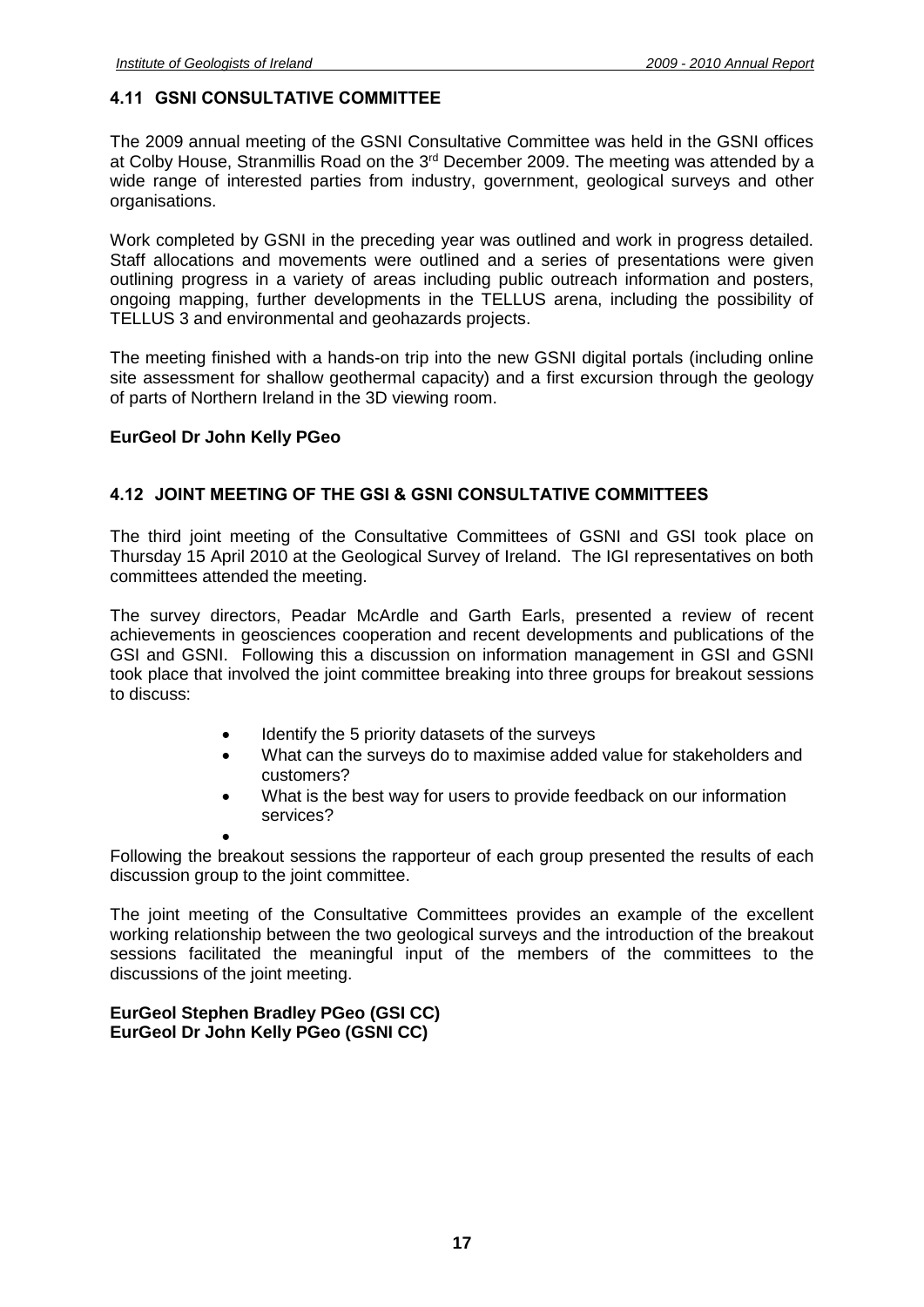#### **4.13 RIA GEOSCIENCES COMMITTEE**

The Royal Irish Academy Geosciences Committee (RIAGC) is an all-island body comprising representatives of public, private and academic sectors, which meets quarterly. The RIAGC is concerned with promoting and fostering excellence in geoscience and advises the RIA on policy and research issues pertaining to minerals, water, marine, energy and also georelated climate issues, such as carbon capture and storage. It has an agreed annual programme of work, which is carried out by the institutional (GSI/ GSNI/ Universities) and directly elected members. Deirdre Lewis represents the IGI on the Committee. For more information see:

[http://www.ria.ie/our-work/committees/committees-for-science/geosciences.aspx.](http://www.ria.ie/our-work/committees/committees-for-science/geosciences.aspx)

During the 2009-2010 period, the RIAGC developed a major new policy document, entitled *'Geoscience: Towards a Smart Economy – The Potential Economic Impact of Geoscience to 2020'*, based on two public seminars held in Belfast and Dublin, economic research commissioned by the GSI, academic consultations and contributions from committee members. It sets out priorities for geoscience research, services, education and outreach, including an assessment of the impact which geoscience continues to have on the island of Ireland. It specifically focuses on the benefits and funding needs of ongoing island-wide, applied research projects (INFOMAR, TELLUS, RESI, etc), Energy (hydrocarbons, geothermal, carbon storage, improved deep data modelling), Climate Change (groundwater resources, climate change systems, CCS, integrated datasets), Marine (opportunities, INFOMAR, seabed monitoring); Mineral Resources (3-D modeling of geophysical & geological data; data mining; metallogenic research; fluid flow & mineralizing systems); Natural Hazards (large-scale datasets required – TELLUS/ INSS/ RESI; seismic research, volcanic hazards; global implications); Water – extreme weather impacts; modeling of bedrock geology, fluid flow; high resolution; 3D/4D visualisation and impacts on ecosystems. All of the above impact on the environment and socio-economic wellbeing: central to achieving excellence in geoscience will be an ongoing commitment to public communication and education, particularly in attracting primary and second level students to continue into third and fourth level study & research.

In 2010, the RIAGC hosted a conference entitled '*Carbon Capture & Storage: Bridging the Transition from Fossil Fuels to Renewables*' at Dublin Castle on March 10-11<sup>th</sup>. The conference attracted a focussed audience of c. 170 international delegates from industry academia and non-governmental organisations. A series of papers covering all aspects of carbon capture, transport, storage, environmental impact and associated risks, monitoring & regulation within the context of the forthcoming EU CCS Directive, were presented and really good debates followed. An RIA/ Irish Times public debate was held one evening, with speakers from the CCS Association and World Wildlife Fund examining the topic from different angles. The key element of concurrence suggested that CCS should be a bridging strategy only and globally, we should be moving towards non-carbon dependent economies. A summary of the conference deliberations will appear in the IGI's Spring 2010 newsletter. This was an excellent conference and commenced the valuable process of public debate on carbon capture, transport and geological storage in Ireland.

#### **EurGeol. Dr. Deirdre Lewis PGeo.**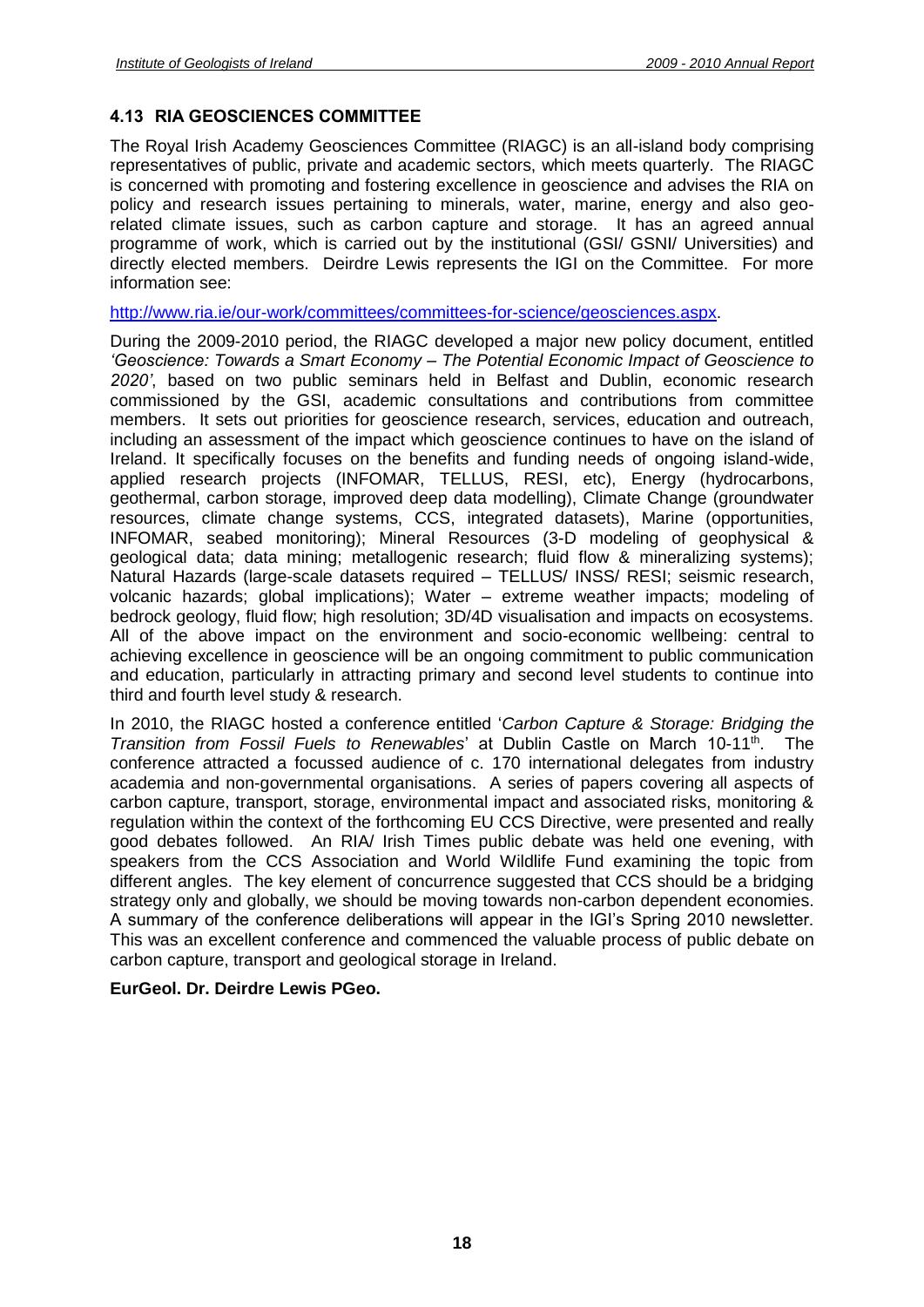## **5 REPORTS FROM OTHER BODIES**

#### <span id="page-18-1"></span><span id="page-18-0"></span>**5.1 RESOURCE REPORTING – PERC AND CRIRSCO**

The PERC Code was published on December 30<sup>th</sup> 2008 and promulgated in January 2009. It was then formally adopted by the IGI. The Code is therefore binding on all members of the IGI who act as Competent Persons in the field of resource reporting.

Having achieved that milestone, the immediate future role of PERC is in lobbying regulatory and other financial institutions in Europe in general, and the UK in particular, with the purpose of gaining acceptance of the PERC Code as the reference minerals resource reporting standard in Europe. PERC is actively pursuing that goal through discussion with the UKLA<sup>1</sup> and, at the European level, with  $CESR<sup>2</sup>$ . IGI will be contacting relevant persons in DCMNR, DETI and the Dublin Stock Exchange to promote adoption of the PERC Code for resources reporting in Ireland.

Looking to the future, PERC is in the process of restructuring in order to ensure that strong links are maintained with the sponsoring professional bodies, and that its membership profile continues to reflect the range and diversity of its stakeholders. This will involve the professional organizations, such as IGI, formally nominating representatives to it. These representatives will be joined by others from any organization which wishes to affiliate to PERC and which supports PERC's aims. These may be trade associations or companies, or professional associations which do not themselves grant accreditation to the level required for competent persons. There will also be a mechanism for co-option of individuals as temporary members to assist PERC in specific tasks where their expertise or special knowledge, or influence, is seen to be advantageous.

PERC managed the CRIRSCO –  $GKZ<sup>3</sup>$  Working Group on the harmonisation of international and Russian reporting systems. This study has resulted in the publication of a discussion document which can be downloaded from the PERC and CRIRSCO websites. Publication of a final text is expected in mid-2010. The objective is to assist CP's in translating/mapping the Russian classification to the CRIRSCO template. This will be highly beneficial to "western" resource companies operating in Russia, and to Russian companies listed on "western" stock exchanges.

CRIRSCO held its Annual Meeting in Beijing, China in October, 2009. The Chairman (Roger Dixon – SAMREC) welcomed new members Grigoriy Malukhin (PERC) and Ian Douglas (SME) and acknowledged the retirement of John Clifford (PERC) and Jean-Michel Rendu (SME). CRIRSCO continued engagement with the UN-ECE $4$  and the SPE $5$  resulted in the publication of a revised UNFC $6$ , as a high level system of definition that can be supported by both the minerals and hydrocarbon sectors without compromising the individual classifications that are in practical use. A close relationship is also being maintained with the IASB<sup>7</sup> who are looking at the valuation of Mineral Reserves for financial reporting. It is expected that IASB will make a decision whether, or not, to proceed to an International Financial Reporting Standard by the end of 2010, with the likelihood that, if they do proceed, the CRIRSCO Template definitions be used.

#### **EurGeol John A Clifford PGeo; EurGeol Paul Gordon PGeo.**

<sup>1</sup> United Kingdom Listing Authority

<sup>2</sup> Commission of European Security Regulators

<sup>3</sup> GKZ: Russian State Commission on Mineral Reserves

<sup>4</sup> UN-ECE: United Nations Economic Commission for Europe

<sup>5</sup> SPE: Society of Petroleum Engineers

<sup>6</sup> UNFC: United Nations Framework Classification

<sup>7</sup> IASB: International Accountancy Standards Board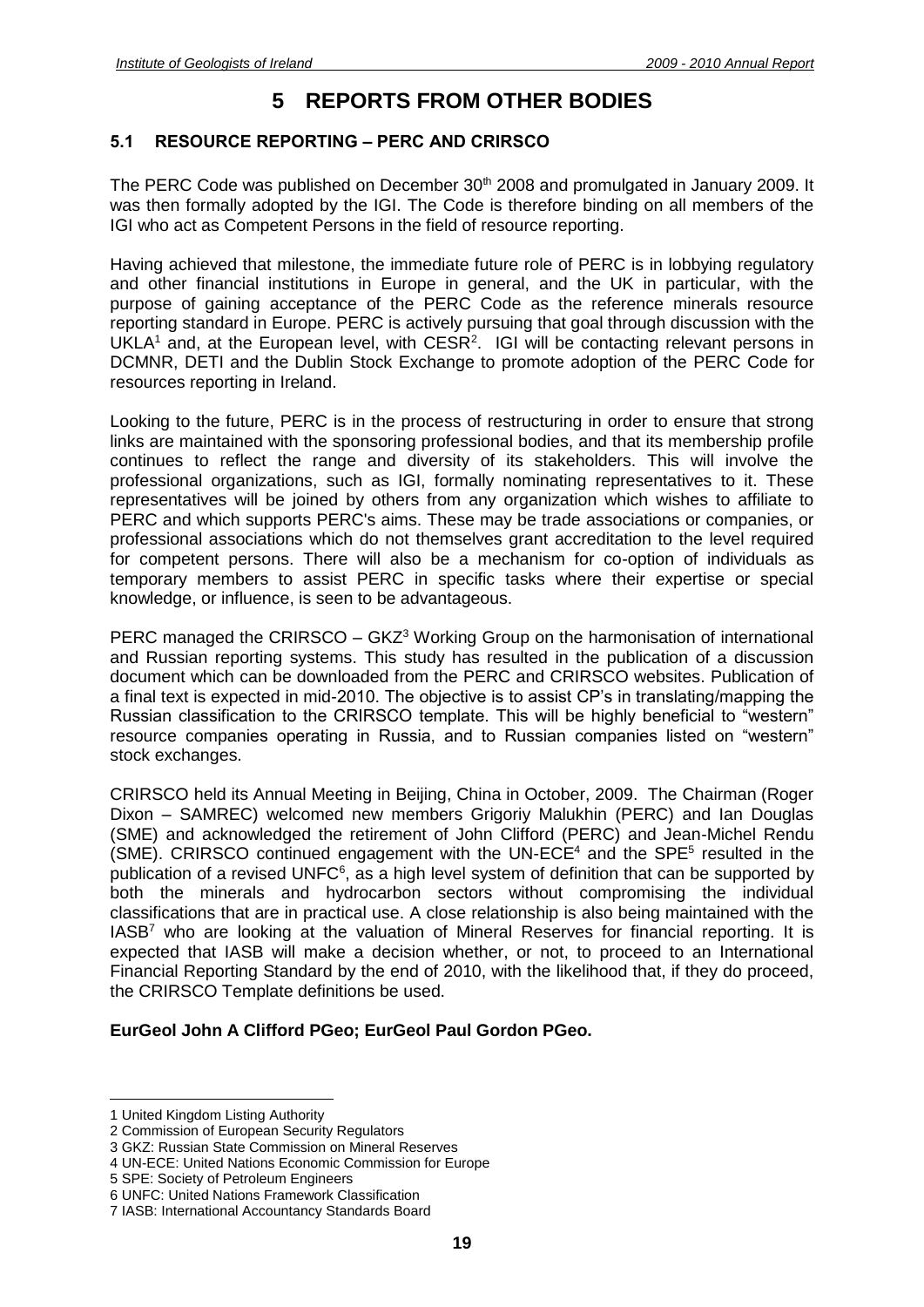## **6 IGI 10TH ANNIVERSARY CELEBRATIONS**

<span id="page-19-0"></span>The IGI's 10th Year was marked with a range of activities on May 14th and 15th when the IGI hosted an international Workshop on Natural Resources Reporting in Dublin Castle. A number of events coincided with the Workshop and the  $10<sub>th</sub>$  Year celebrations including the inaugural IGI golf outing, the EFG Council Meeting and the presentation of the Institute's 1st Medal of Honour.

The golf outing was a great success in near still, misty but dry conditions at Powerscourt Golf Club near Enniskerry in Co. Wicklow. and the prizes were sponsored by Investec.

The IGI Workshop on Natural Resources Reporting was a tremendous success with delegates attending from Australia, America, Asia and Europe. The day long Workshop was opened by Minister Conor Lenihan and heard from speakers drawn from the minerals, hydrocarbon, aggregate and regulatory sectors describing their respective Reporting Codes and on the implications of the EU Directive on Mine Waste. The need for continuity between the Reporting Codes was stressed as was the importance of honesty and integrity from the geological community in the presentation of natural resources information.

At the evening reception in Dublin Castle, EFG delegates Fionnuala Collins and Piers Gardiner formally welcomed the EFG delegates to Dublin. The IGI President Kevin Cullen made a presentation to the EFG President Manuel Regueiro. Manuel, in accepting the IGI presentation, announced that the EFG was awarding a Gold Medal to IGI and EFG past president, Gareth Ll. Jones, in recognition of the role that Gareth has played in the development of the EFG.

Christian Shaffalitzky, a Member of the Transitional Council, opened the celebrations to mark the IGI's  $10<sub>th</sub>$  Year. He outlined the reasons for the formation of the IGI and how the Institute has progressed since 1999. Presentations were made to the IGI office staff Susan Pyne and Ethel Stringer in recognition of their ongoing efficient running of the Institute's affairs.

Inscribed copies of the recently published 2nd edition of the Geology of Ireland were presented by IGI Past President Dr. Peter O'Connor to Dr. Peadar McArdle, Garth Earls, Gareth Ll. Jones, and Donal Daly to mark their immense contributions to geosciences in Ireland.



**Presentations to the IGI on our 10th Birthday. Left from the EFG President Manuel Regueiro and to the right from the AIPG President John Bognar.**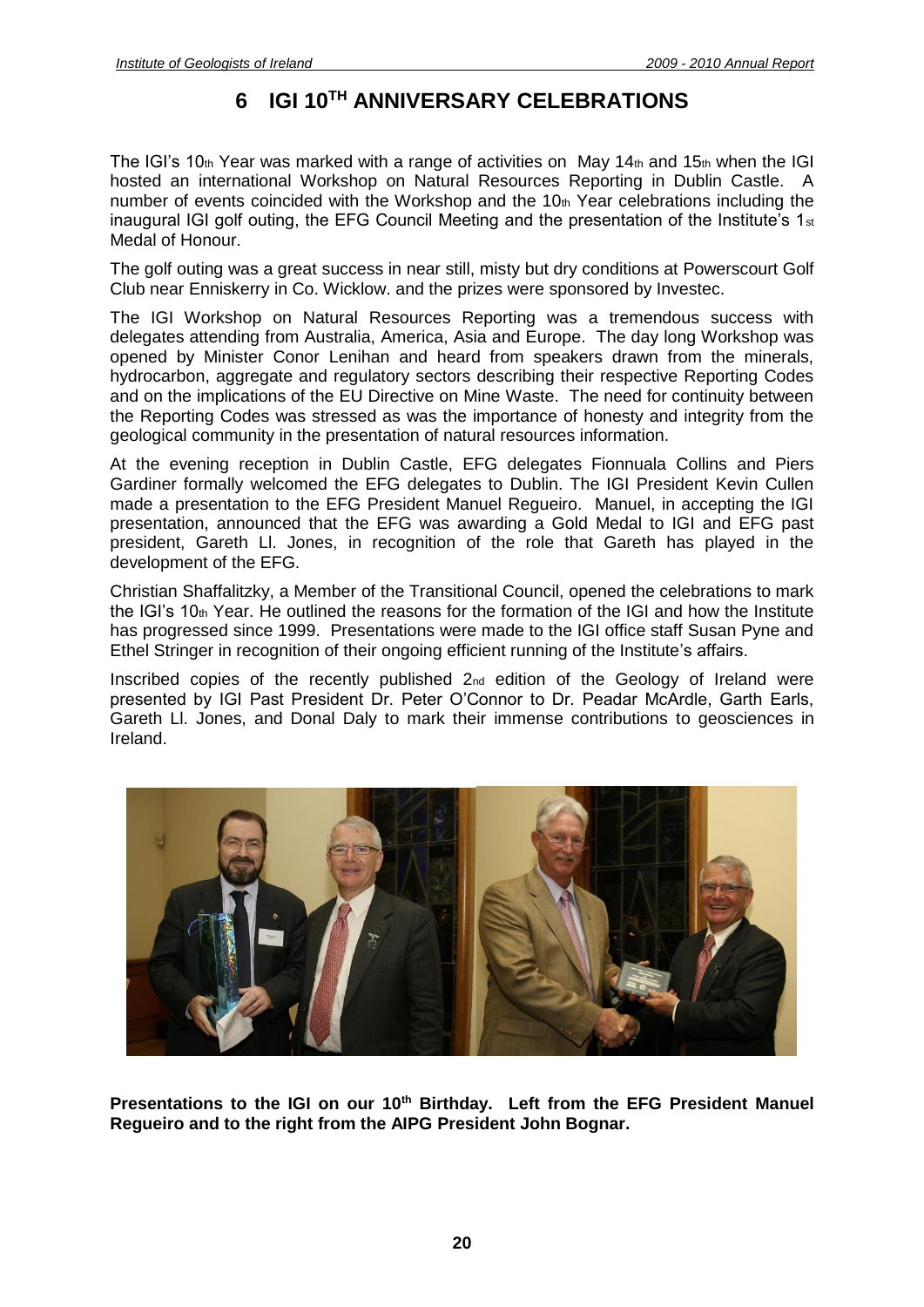The IGI's first Medal of Honour was then presented to John Clifford by Dr. Eileen Doyle, Past President and Chair of the Awards Committee, in recognition of his outstanding contribution to geosciences in Ireland and abroad.



#### **John Clifford receives the IGI Medal of Honour from Past-Presidents Eibhlín Doyle and Kevin Cullen at the IGI 10th Anniversary Celebrations.**

The formal proceedings were closed by the IGI incoming President John Kelly who outlined his plans to take the Institute forward over his 2 year term of office. With the formal proceedings over, the celebrations carried on as IGI members, visiting EFG delegates and Workshop attendees enjoyed the food, drink and music kindly co-sponsored by Investec and Golders.

#### **EurGeol Kevin Cullen PGeo**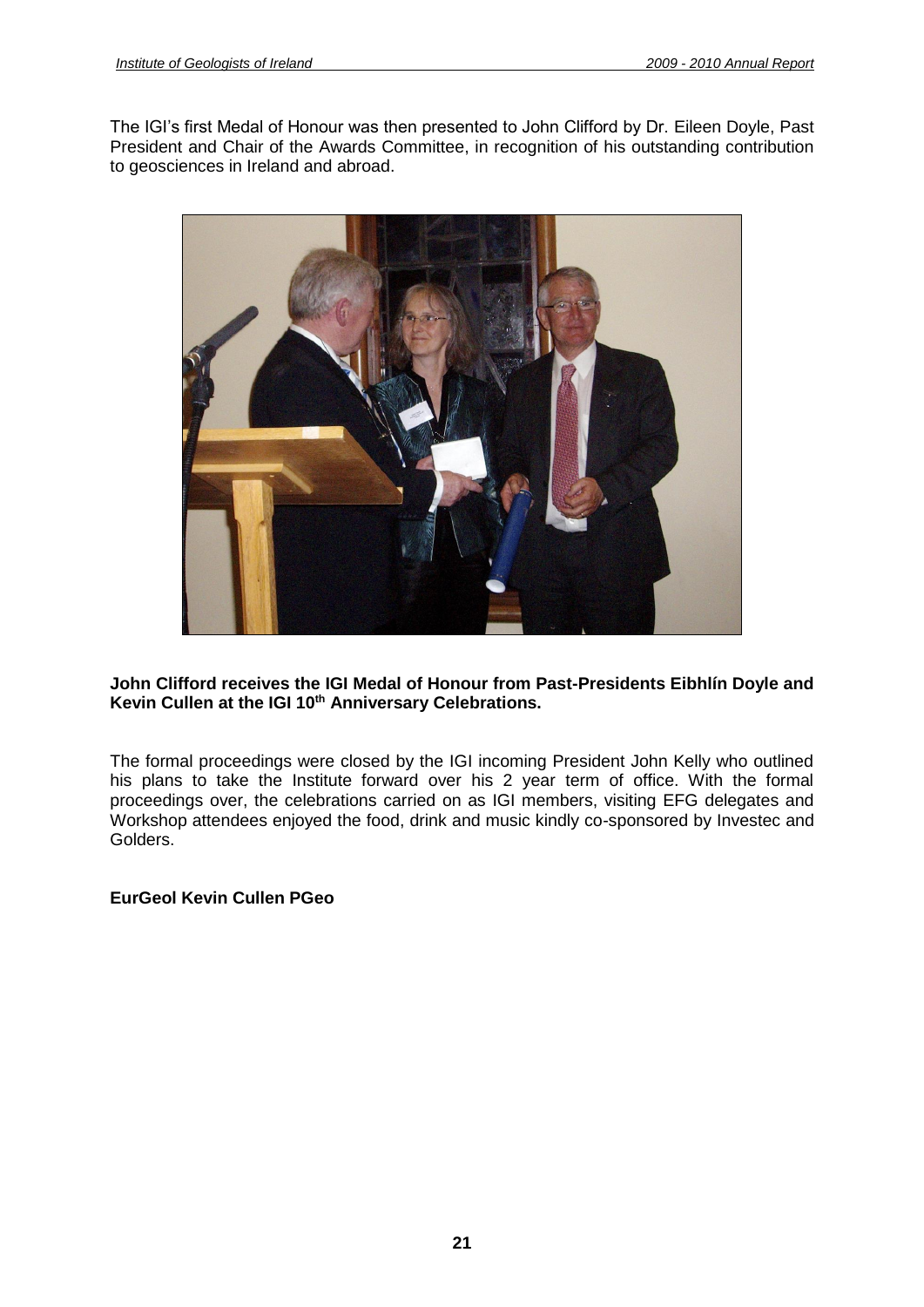## **7 NOTICE OF ANNUAL GENERAL MEETING**

<span id="page-21-0"></span>Notice is hereby given that the Annual General Meeting of the Institute of Geologists of Ireland Limited will be held at 7.00 p.m. on May 26<sup>th</sup> 2010 at the Geological Survey of Ireland, Beggars Bush, Haddington Road, Dublin 4 for the following purposes:

- i) To receive and consider the Directors' Report and Audited Accounts for the year ended December 31<sup>st</sup> 2008.
- ii) To elect Directors.
- iii) To appoint Kieran Ryan & Co. as Auditors and to authorise the Directors to fix their remuneration.
- iv) To transact any other ordinary business of the Annual General Meeting.

By Order of the Board

Gerard A. Stanley **Secretary** 

Dated April 25<sup>th</sup> 2010.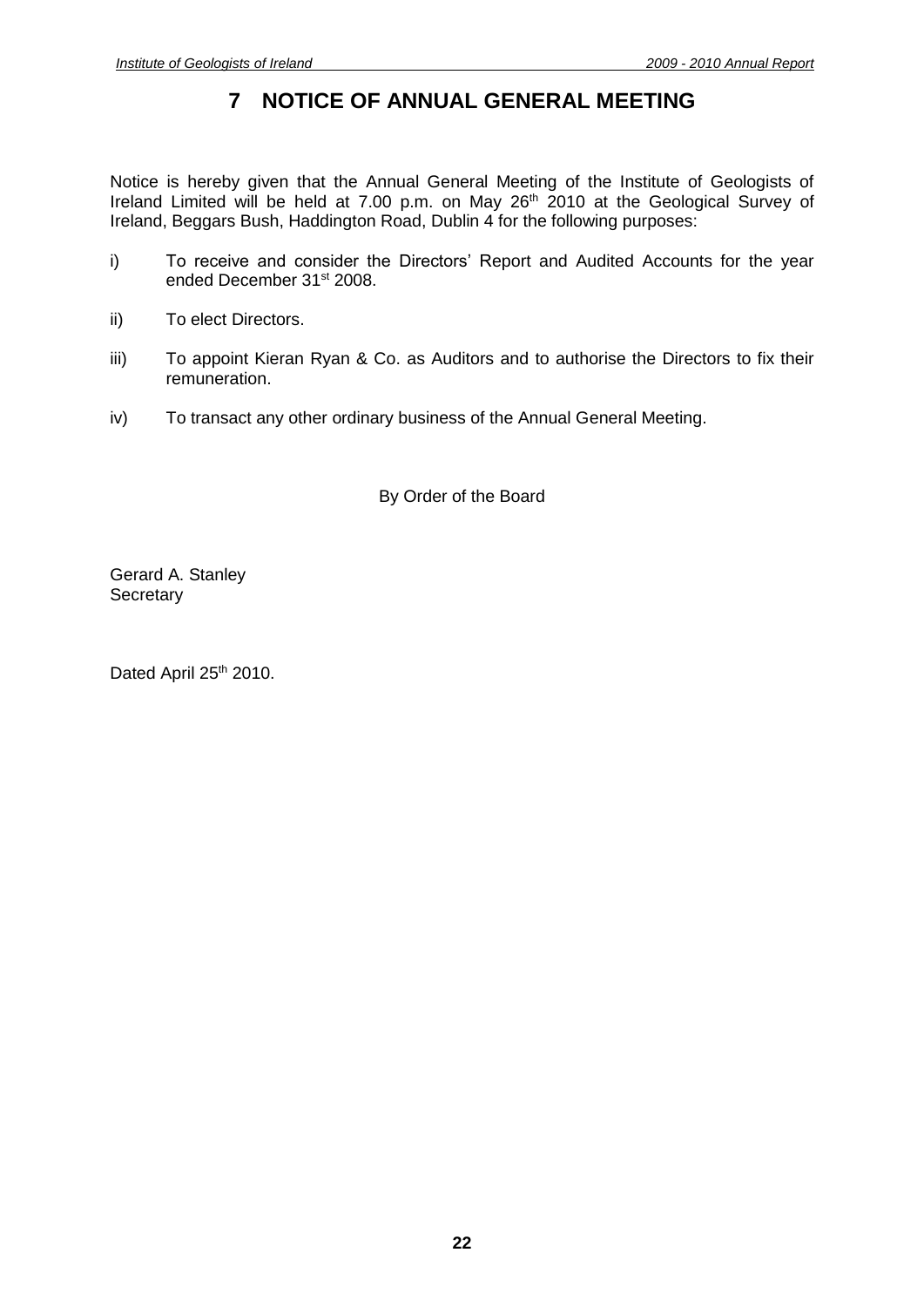## **8 NOMINATIONS FOR DIRECTORS**

<span id="page-22-0"></span>The Nominations Committee, under the Chair of Kevin Cullen (immediate Past-President), has presented the following list of candidates to stand for election at the forthcoming Annual General Meeting on 26<sup>th</sup> May 2010.

#### **EXECUTIVE DIRECTORS**

| President             | Dr John Kelly $(2^{nd}$ year of term)        |
|-----------------------|----------------------------------------------|
| <b>Vice President</b> | Dr Deirdre Lewis                             |
| Secretary             | Gerry Stanley (2 <sup>nd</sup> year of term) |
| Treasurer             | Morgan Burke (2 <sup>nd</sup> year of term)  |

#### **NON-EXECUTIVE DIRECTORS**

- Barry Balding
- Andy Bowden
- Mary Carter
- Dr Jonathan Derham
- Paul Gordon
- Marie Fleming

#### **NOMINATIONS COMMITTEE**

EurGeol Kevin Cullen (Chair) EurGeol Gareth Ll. Jones, PGeo EurGeol Dr Eibhlín Doyle PGeo EurGeol Peter O'Connor PGeo EurGeol John Clifford PGeo

No additional nominations to those above made by the Nominations Committee were received by the IGI office by Friday, 9<sup>th</sup> April 2009.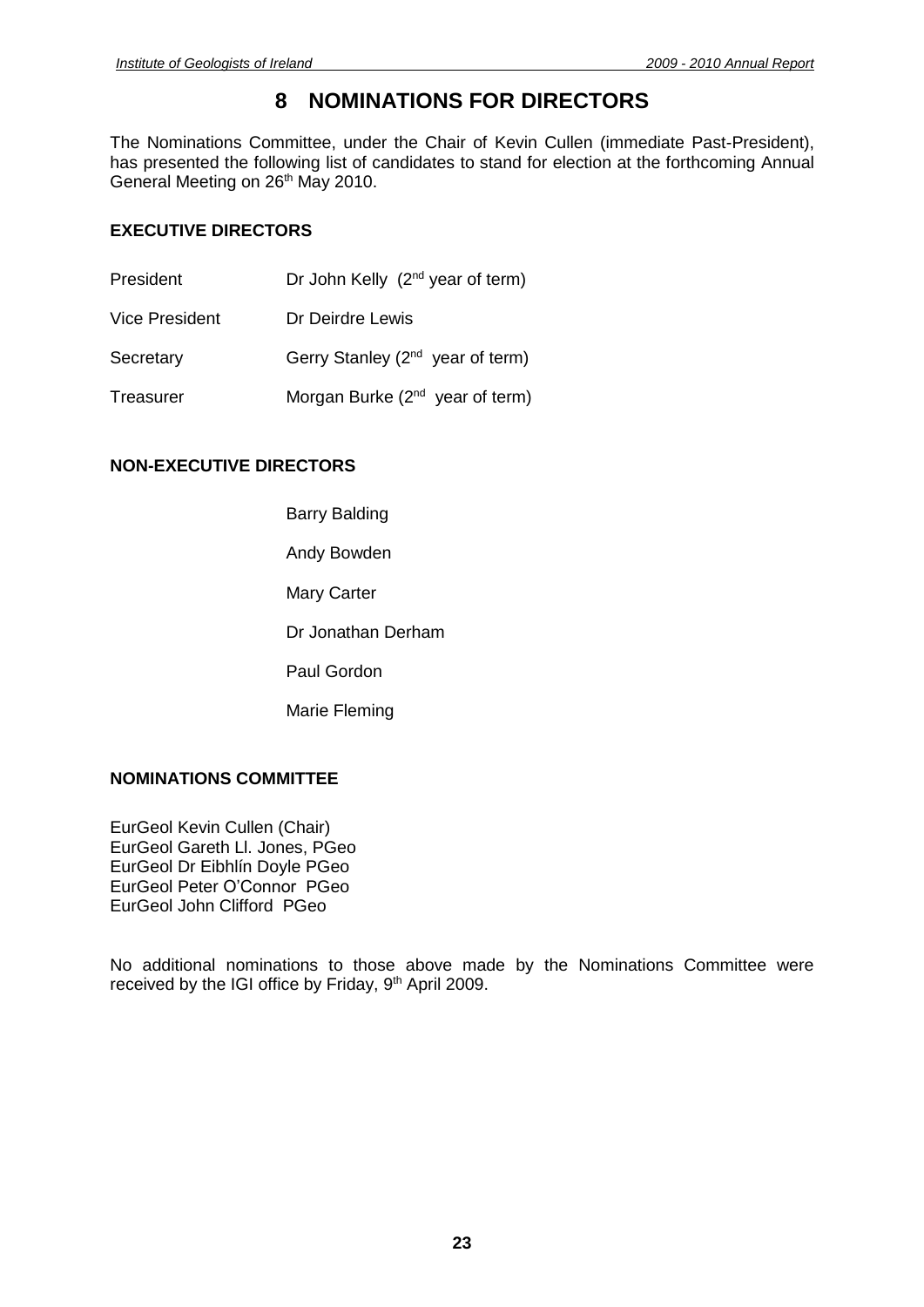# <span id="page-23-0"></span>**9 IGI CORPORATE STRUCTURE IGI OFFICE** UCD School of Geological Sciences, UCD, Belfield, Dublin 4 Tel. +353 1 716 20 85; Fax +353 1 283 7733 [admin@igi.ie](mailto:admin@igi.ie) [www.igi.ie](http://www.igi.ie/) **ADMINISTRATIVE** Mrs. Susan Pyne **SECRETARY ACCOUNTS PERSON** Mrs. Ethel Stringer **AUDITORS** Casey McGrath & Associates, 6 Northbrook Road, Dublin 6 **BANKERS** Bank of Ireland, College Green, Dublin **IGI REGISTERED** 6 Northbrook Road, Dublin 6 **OFFICE**

**COMPANY NUMBER** 31440

| <b>CHARITY NUMBER</b> |  | CHY 13580 |
|-----------------------|--|-----------|
|                       |  |           |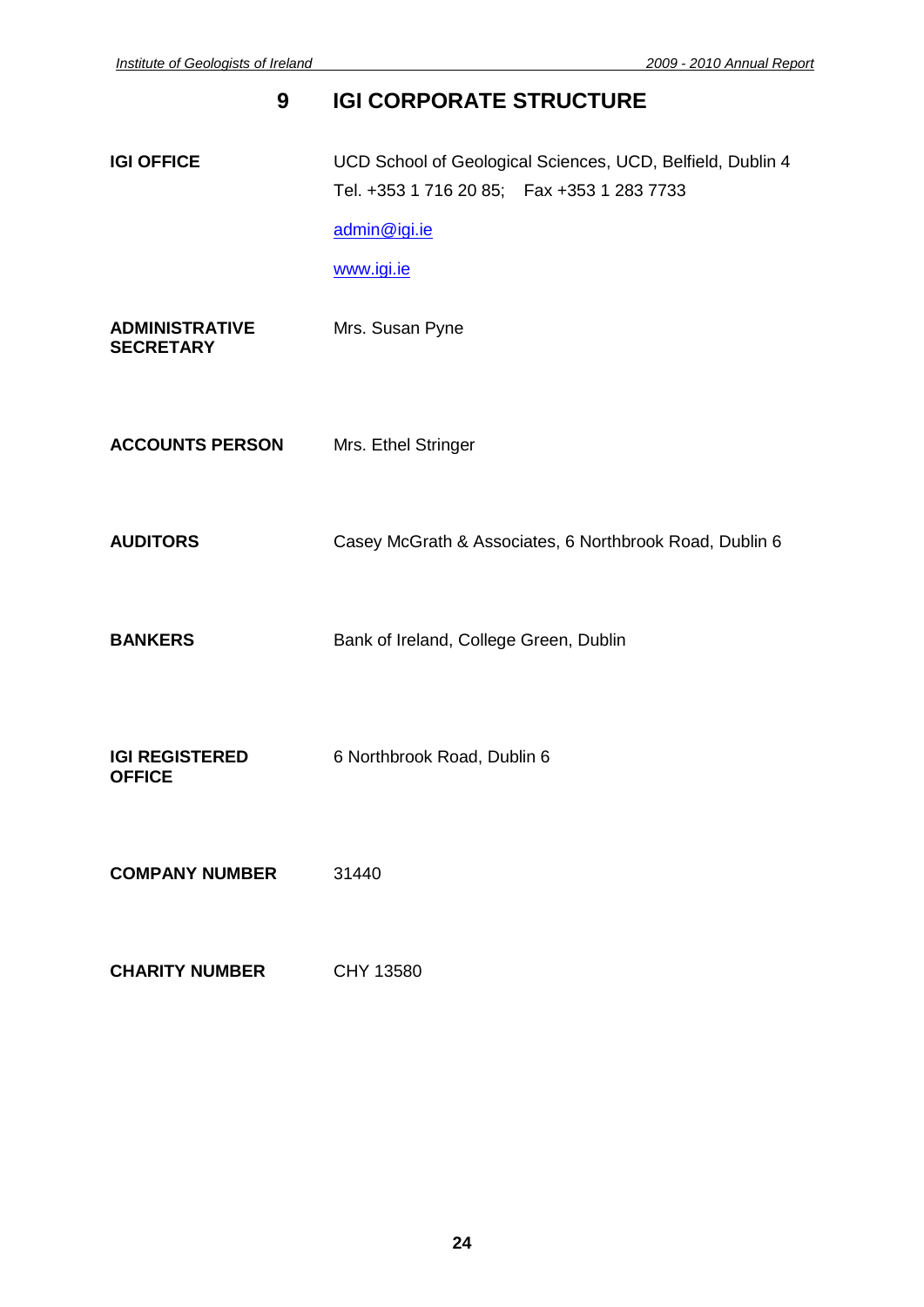## **IGI Board Members**

#### **Executive Directors**

| President:      | EurGeol Dr John Kelly, PGeo         |
|-----------------|-------------------------------------|
| Vice President: | <b>EurGeol Stephen Bradley PGeo</b> |
| Secretary:      | EurGeol Gerard Stanley, PGeo        |
| Treasurer:      | EurGeol Morgan Burke, PGeo          |

#### **Non-Executive Directors**:

EurGeol Barry Balding, PGeo EurGeol Andy Bowden, PGeo EurGeol Mary Carter, PGeo EurGeol Deirdre Lewis, PGeo EurGeol Paul O'Sullivan, PGeo (resigned) EurGeol Marie Ryan PGeo (resigned)

#### **EFG National Licensed Body**

The IGI is licensed by the European Federation of Geologists to award the professional title of European Geologist (EurGeol)

### **Standing Committees**

#### **Ethics Committee**

EurGeol Professor Ben Kennedy, PGeo (Chair) EurGeol Dr John Ashton, PGeo EurGeol Shane O'Neill, PGeo EurGeol Dr Matthew Parkes, PGeo

#### **Disciplinary Committee**

EurGeol John Arthurs, PGeo EurGeol Dr Eibhlín Doyle, PGeo

#### **Nominating Committee**

EurGeol Kevin Cullen (Chair) EurGeol Gareth Ll. Jones, PGeo EurGeol Eibhlín Doyle PGeo EurGeol Peter O'Connor PGeo EurGeol John Clifford PGeo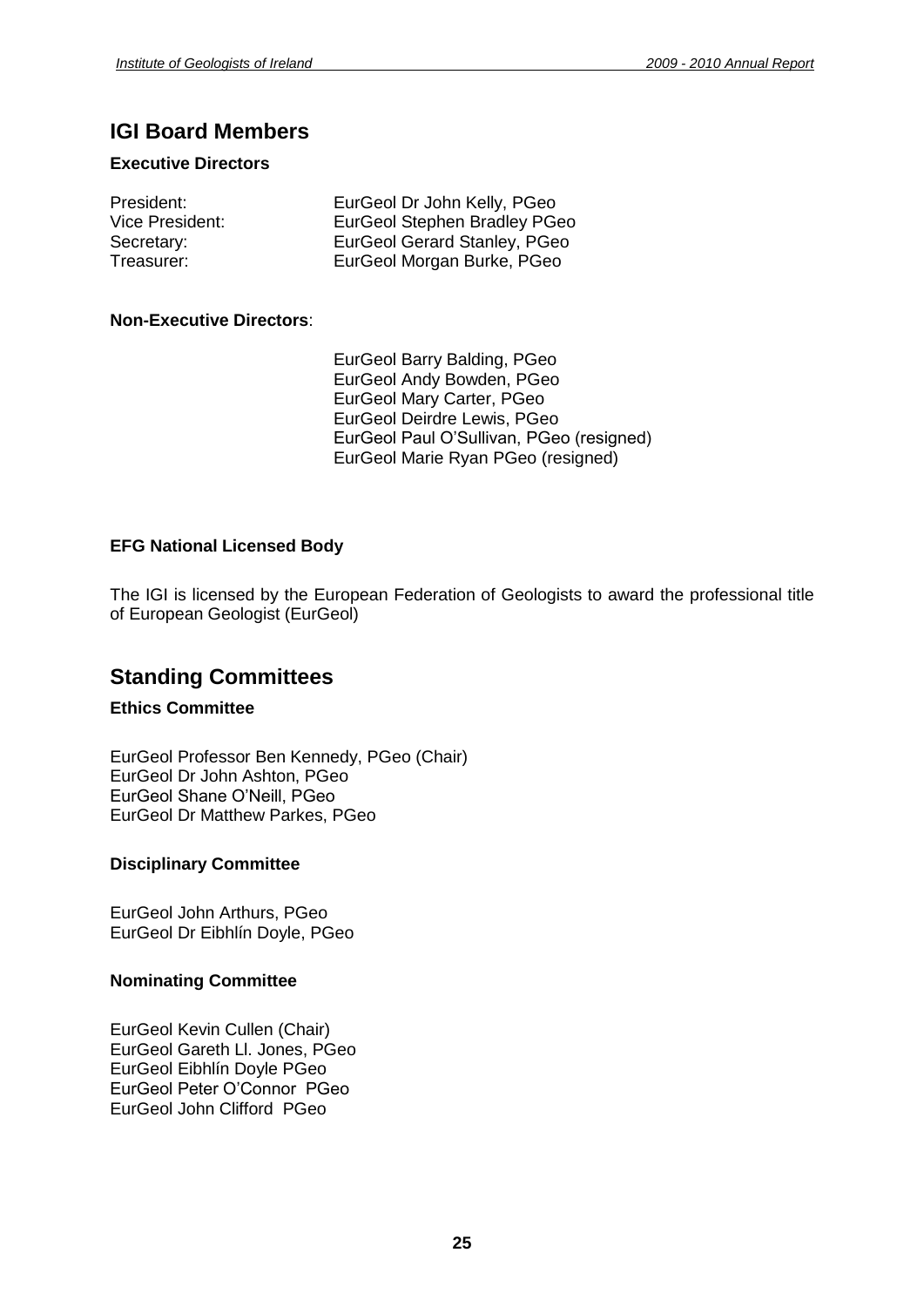#### **Validation Committee**

EurGeol Mark Conroy PGeo (Chair) EurGeol David Blaney PGeo EurGeol Kevin Cullen PGeo EurGeol Morgan Burke PGeo EurGeol Sean Finlay PGeo

#### **CPD Audit Committee**

EurGeol Andy Bowden PGeo (Chair) EurGeol Dr Julian Menuge, PGeo EurGeol Gareth V. Jones, PGeo EurGeol Dr Ian Somerville, PGeo

#### **The IGI is represented on the following bodies:**

| Organisation                       | <b>IGI Representative</b>                                    |
|------------------------------------|--------------------------------------------------------------|
| European Federation of Geologists  | EurGeol Andy Bowden PGeo,<br>EurGeol Dr. Piers Gardiner PGeo |
| <b>EFG CPD Working Group</b>       | EurGeol Dr. Julian Menuge PGeo                               |
| <b>EFG Disciplinary Committee</b>  | EurGeol Christian Schaffalitzky PGeo                         |
| <b>GSI Consultative Committee</b>  | <b>EurGeol Stephen Bradley PGeo</b>                          |
| <b>GSNI Consultative Committee</b> | EurGeol Dr. John Kelly PGeo                                  |

## **Founding Sponsoring Bodies**

| The IGI was established in 1999 with the support of the following sponsoring bodies : |                      |  |
|---------------------------------------------------------------------------------------|----------------------|--|
| The Irish Association for Economic Geology,                                           | (www.iaeg.org)       |  |
| The Geophysical Association of Ireland.                                               | (www.gai.ie)         |  |
| The International Association of Hydrogeologists (Irish Group).                       | (www.iahireland.org) |  |
| The Irish Mining and Quarrying Society.                                               | (www.imgs.ie)        |  |
| The Geotechnical Society of the Institution of Engineers of Ireland.                  | (www.iei.ie)         |  |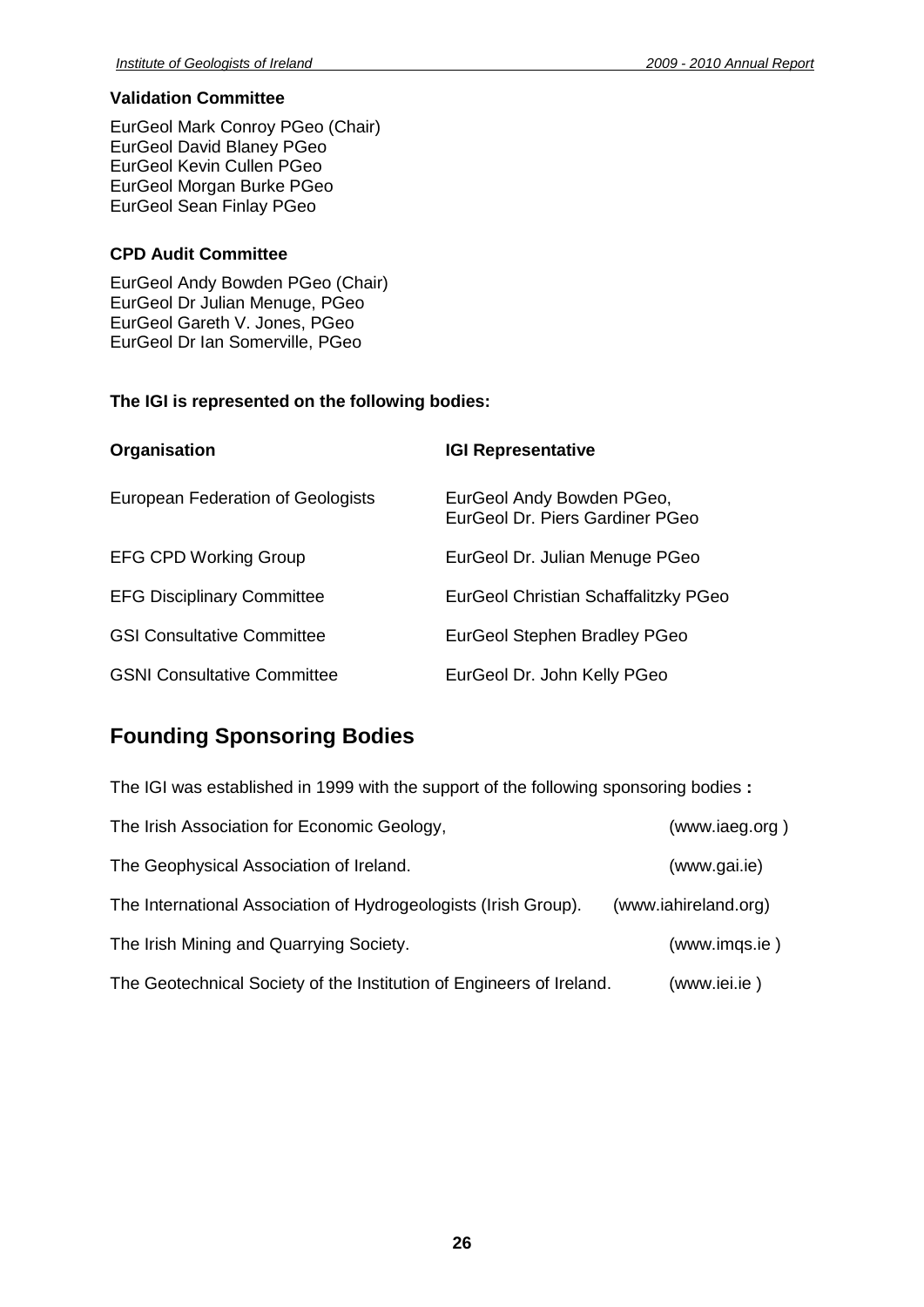## **Bodies with Reciprocal Links and/or Co-Operation Agreements**

American Institute of Professional Geologists

Canadian Council for Professional Geoscientists

Geological Society of London

## **Bodies Recognising PGeo**

#### **Ireland**

Exploration and Mining Division, DCMNR – required for prospecting licence work reports

Environmental Protection Agency – preferred for professional reports

An Bord Pleanála – preferred for professional reports

#### **Stock Exchanges**

Ireland, Dublin Stock Exchange UK, London Stock Exchange Australian Stock Exchange Canadian Securities Administrators South Africa, JSE Securities Exchange